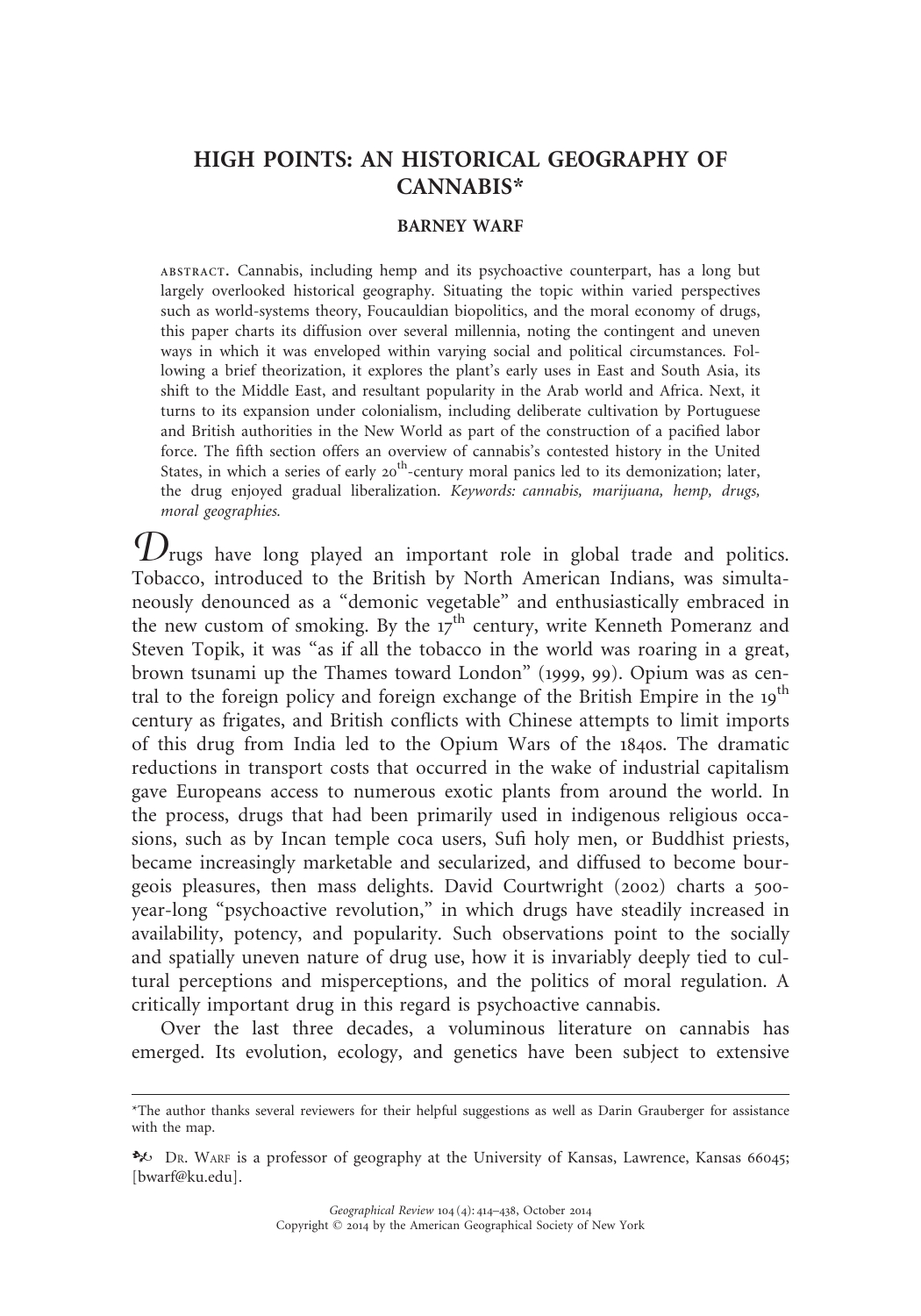botanical analysis (for example Hillig and Mahlberg 2004; Hillig 2005). Another subset has been concerned primarily with the physiological and psychological impacts of its use (Kaplan and others 1986; Bachman and others 1988; Grinspoon and Bakalar 1993; Zablocki and others 1991; Zimmer and Morgan 1997; Iverson 2000). Issues of spatiality are often marginalized in this body of work. There is, of course, a vibrant extant literature on the geography of drugs (Rengert 1996; Steinberg, Hobbs and Mathewson 2004; Rengert, Ratcliffe and Chakravorty 2005; Taylor and others 2013), but it tends to focus on topics such as opium (Hobbs 1998) or geographies of addiction (Thomas and others 2008). While there are several competent and detailed histories of cannabis (Merlin 1972; Sloman 1999; Green 2002; Booth 2003; Lee 2013), which tend to concentrate on its illegalization in the U.S. (Weisheit 1992), geographic studies of the spatiality of one of the world's most popular drugs are surprisingly sparse. A series of case studies in the important volume Cannabis and Culture (1975) included historical accounts of cannabis use in Brazil (De Pinho 1975; Hutchinson 1975), Jamaica (Comitas 1975), India (Hasan 1975), South Africa (du Tout 1975), Colombia (Elejalde 1975), and Ethiopia (Van der Merwe 1975). Other local accounts include Costa Rica (Carter 1980), Belize (Steinberg 2004), and Amsterdam (Jansen 1990, 1991). Despite this multitude of rich case studies, surprisingly there is as yet no attempt to trace the plant's global diffusion from a geographic perspective, weaving its origins, diffusion, cultural and legal specifics, and envelopment within the world system into a single narrative. Of course, since Carl Sauer the domestication and diffusion of crops has been a significant topic of geographic inquiry (Harris 1967), a tradition to which this paper seeks to contribute.

From prehistoric Xinjiang to the slums of Kingston, Jamaica, from hashish smokers in medieval Cairo to casual pot users on American university campuses, psychoactive cannabis has a long and fascinating historical geography. Cannabis has long been entwined with the world economy and local social and cultural practices in a variety of ways; its historical geography, therefore, points to the intersections between broad social relations that give the plant's use some degree of consistency (especially religious and shamanistic applications) and the contingent specifics of individual societies and places. As such, the temporal and spatial diffusion of the plant lies at the intersections of Foucauldian biopolitics, ethnobotony and political ecology, the moral politics of desire and its control, and world-systems theory, a nexus of relations that plays out at multiple spatial scales ranging from international geopolitics to the rhythms of everyday life. The use of cannabis, and repeated attempts to regulate and curtail it, reflect changing and spatially uneven sets of social norms and practices that reflect the outlooks and strategies both of users and various state and religious bodies that have sought to marginalize it.

Inspired by similar treatments of salt (Kurlansky 2003) and sugar (Mintz 1986), this paper explores the global and historical diffusion of cannabis in four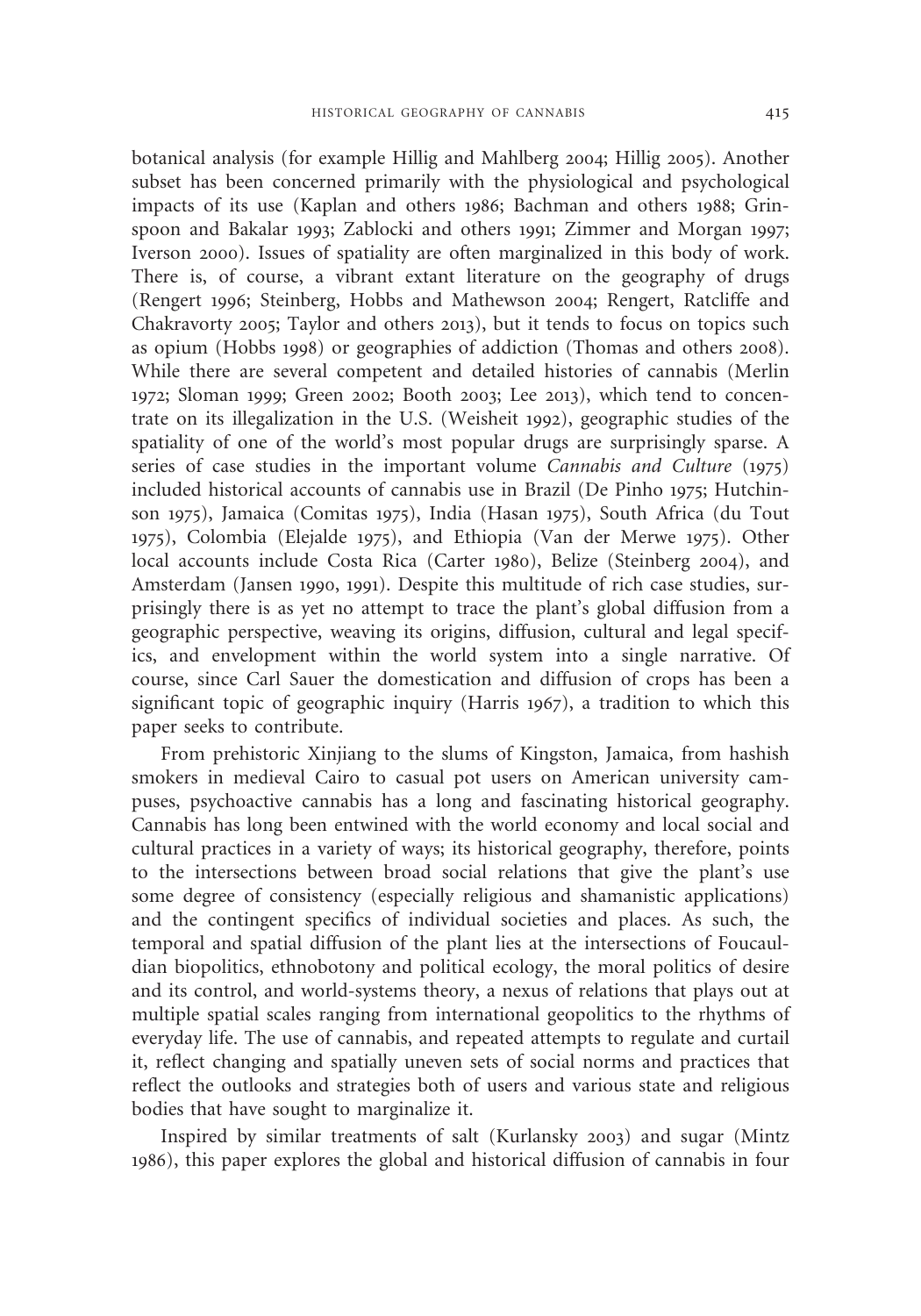sections. It opens with a brief statement about the varieties of cannabis, notably hemp and its psychoactive relative. Second, it embeds the topic within a theoretical perspective informed by biopolitics, world-systems theory, and cultural political economy. Third, it turns to the domestication and diffusion of cannabis in the premodern world, demonstrating that despite the manifold differences among cultures, it was viewed positively more often than not, frequently intertwined with religious purposes, and cultivated for both pragmatic and recreational reasons. The fourth part summarizes the role of the plant in the colonial world economy, particularly the New World, when it was both closely intertwined with the slave trade and subject to increasing state scrutiny and regulation. The fifth section dwells on the American context in the  $20^{th}$  century, in which cannabis became wrapped up in the uniquely conservative political climate of the U.S. The conclusion situates contemporary debates about cannabis within the broader historical context of its use.

# WHAT IS CANNABIS?

The genus cannabis includes several closely related species. The most common are two subspecies named by Carl Linnaeus in 1753, Cannabis sativa L. (the L is in honor of Linnaeus), widely known as hemp, which is not psychoactive, and Cannabis sativa, which is. Jean-Baptiste Lamarck identified a second species, Cannabis indica, and third, Cannabis ruderalis, was named in 1924 by a Russian botanist, D.E. Janischevisky; the latter is uncommon. (It should be noted that controversy at times attends to these taxonomic classifications). Each species has several variants and subspecies. The history and geographies of Cannabis sativa L. (hemp) and Cannabis sativa (marijuana) are very closely intertwined, but are not identical; the two tended to spread together over space and time. Hemp has a long history of applications: its fibers have been used for millennia to make rope, canvas (from Greek kannabis), clothing, paper, shoes, and sails. In contrast, Cannabis sativa, the focus of this paper, has long been cultivated for its psychoactive effects, which are attributable to a sticky resin that the female plant produces that is rich with cannabinoids. The most important of these, delta-9-tetrahydrocannabinol (THC), was discovered by two Israeli biochemists in 1964. THC induces a variety of sensory and psychological effects, including mild reverie and euphoria; heightened sensory awareness, creativity, and empathy; impaired short-term memory; altered sense of time and space; enhanced appetite and sexual desire; occasional drowsiness; and a tendency to enhance introspection, although these effects vary among individuals depending on their age, dosage, strain consumed, and frequency of use (Zablocki and others 1991). Hemp contains less than 1 percent THC, whereas levels in psychoactive cannabis range from four to as high as 20 percent in newer varieties. Hashish (Arabic for "dry herb") consists of the purified cannabis resin, and is considerably more potent. For cannabis to release THC into the bloodstream it must be heated above 100°C, i.e., it must be cooked or smoked. Historically,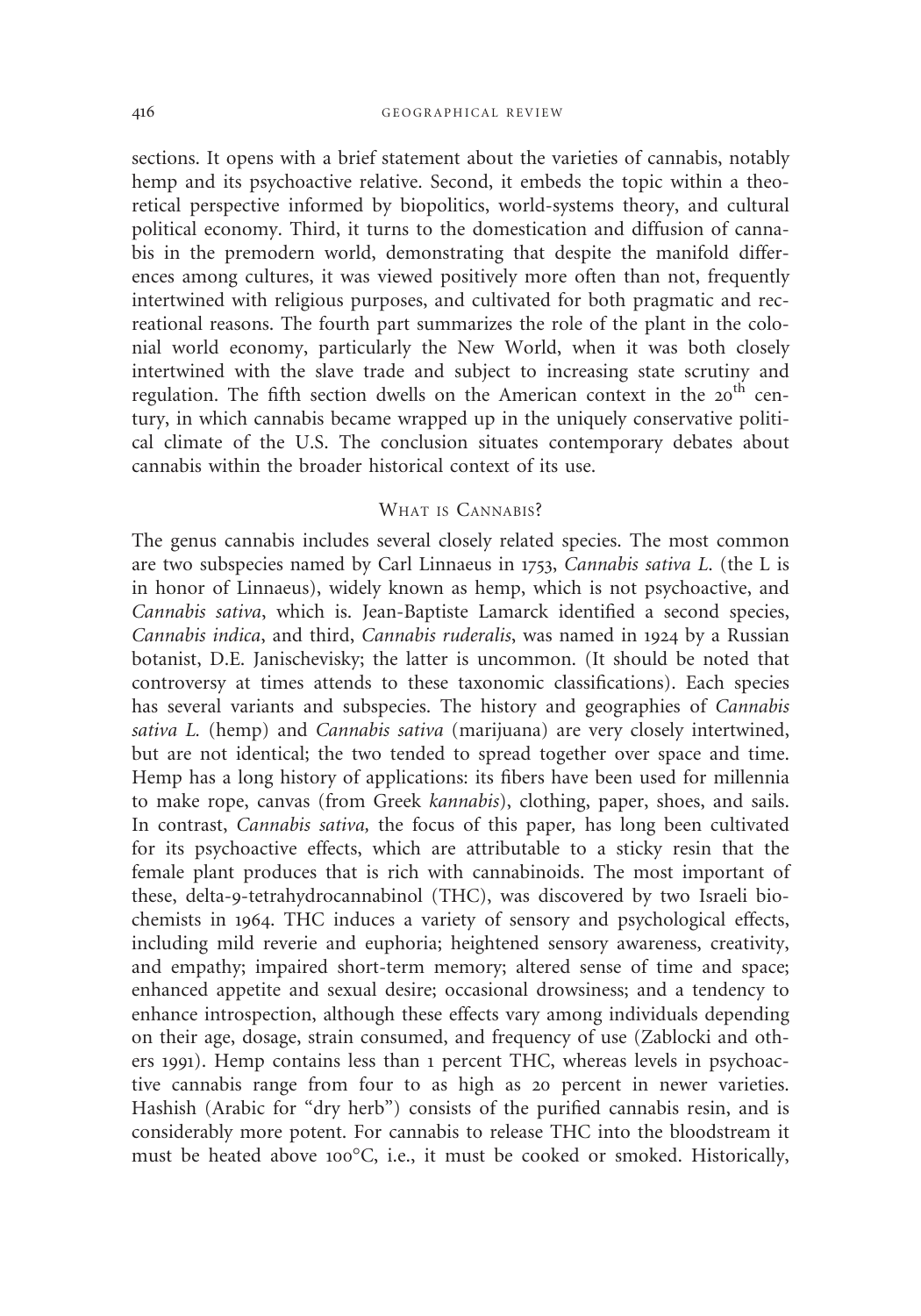cannabis consumed for its psychoactive purposes involved eating it, rubbing its heated oil on the skin, or inhaling the smoke that resulted after being thrown on fires; smoking in pipes was relatively uncommon until the custom was introduced from the New World in the 16<sup>th</sup> century. Cannabis is prepared and consumed in a variety of forms, and has been long known by a variety of monikers, including ma in China; Arabic kif; bhang, charas, and ganja in India; and dagga in Southern Africa. Likewise, the Sanskrit word khanap gave rise to the kanab in Farsi, kannabis in Greek, konopyla in Russia, cainb in Gaelic, German henf, Dutch hennep, Swedish hampa, and English hemp, although in contemporary usage it has been called pot, grass, and weed.

# THEORIZING CANNABIS

Three conceptual tools can be utilized in understanding the geographies of cannabis use: biopower and biopolitics, world-systems theory, and cultural political economy. All three attempt to suture the broader dynamics of social relations with the contingent rhythms of everyday life, bringing these two scales into a creative tension.

The Foucauldian sense of biopower centered on the power/knowledge relations that produce human subjects, control bodies, and subject populations, typically within the context of the nation-state (Sawicki 1991; Elden and Crampton 2007). In managing a population with a diverse set of tools, the state politicized the biological dimensions of human existence, rendering docile large bodies of people so that their governance could be effected unproblematically. Michel Foucault's works, of course, famously focused on prisons, schools, hospitals, mental illness, sexuality, surveillance, and governmentality, but more recently biopower has been extended to other domains as well. For example, it has become widespread in critical analyses of drugs (for example, Bergschmidt 2004; Marez 2004; Keane 2009) as well as related topics such as policing (Corva 2009), the media, and education.

Second, cannabis may be understood within the context of world-systems theory (Wallerstein 1979). For example, flows of illegal drugs are often seen as evidence that national borders have declined in their regulatory power and thus pose a challenge to sovereignty (Gootenberg 2009; Neilson and Bamyeh 2009). Beyond the confines of the nation-state, cannabis has played out within the dynamics of the global economy. For example, assertive efforts by the British and Portuguese colonial governments from the  $16<sup>th</sup>$  to the  $19<sup>th</sup>$  centuries to promote cannabis use were linked to the worldwide commodification of labor power and the production of a quiescent labor force (Angrosino 2003). Colonial biopolitics, a field that has come into its own (see Nally 2008), offers useful insights into the manner in which colonial subjects were selectively produced and managed through discourses that acquire the official backing of the state.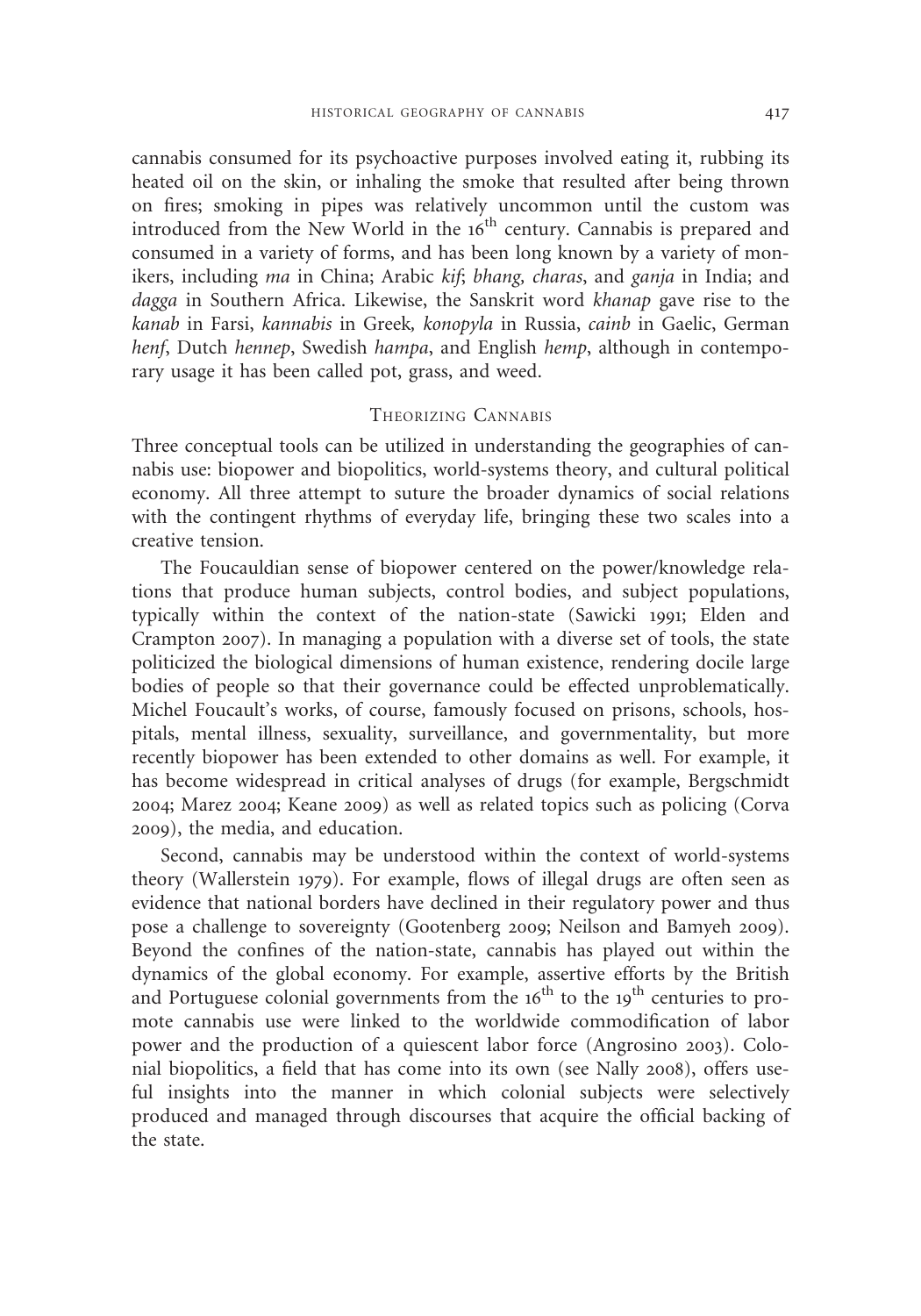Finally, cannabis may also be embedded within the domain of cultural political economy, an approach that seeks to bridge the divide between traditional Marxist perspectives and poststructuralist concerns with identity politics, discourse, and political performance (Jessop and Sum 2001; Jessop and Oosterlynck 2008). One variant concerns human-plant interactions, typically theorized within the context of cultural ecology (Head and Atchison 2008; Hall 2009). Cannabis use has been alternately promoted and demonized, forming shifting, contingent, and contested islands of morality situated between competing discourses of legitimacy and illegitimacy (Thompson, Pearce, and Barnett 2007; Wilton and Moreno 2012). Cannabis consumption thus straddles the boundaries of moral geographies of inclusion and exclusion, including the regulation of the politics of desire a la Deleuze and Guattari (Goodchild 1996), a domain that clearly extends into other topics such as sex and alcohol. In this sense, its regulation—or lack thereof—reflects historically specific norms and legal codes, attempts by governments to produce morally proper subjects, and resistance to such limitations on the part of growers and users. For example, attempts to demonize marijuana and hashish frequently center on their alleged links to cultural subversion and disrespect for authority. As Michael Pollan (2001, 175) puts it, the drug "short-circuits the metaphysics of desire on which Christianity and capitalism (and so much else in our civilization) depend." For those opposed to its use, cannabis represents a destabilizing threat to the established order (for example, in Confucian China), and hence a moral affront typically grounded in religious objections; nonetheless, hegemonic groups have at times actively encouraged cannabis smoking in the interest of promoting docility (for example, in British and Portuguese slave colonies).

In short, theorizations of cannabis cultivation and use are inextricably bound up with broader understandings of power, knowledge, class, ethnicity, and the state. Such configurations inevitably play out differentially over time and space. For this reason, illuminating the historical geography of the drug offers a window into the changing networks of power that have unevenly encouraged and discouraged its use in varying historical and geographical contexts.

### PREMODERN OF CANNABIS CULTIVATION AND USE

The origins and earliest uses of cannabis are often shrouded by obfuscating veils of rhetoric promoted by the plant's advocates and detractors alike. A sunloving plant, cannabis evolved on the steppes of Central Asia, specifically Mongolia and southern Siberia (Figure 1), although others have variously suggested the Huang He River valley, the Hindu Kush mountains, South Asia, or Afghanistan as possible source areas. Its biogeography fluctuated over time, largely in response to the waxing and waning of Pleistocene glaciers from which it took refuge (Clarke and Merlin 2013). In the upper-Paleolithic period, its spatial distribution was markedly reshaped by human beings, who domesticated it. Ernest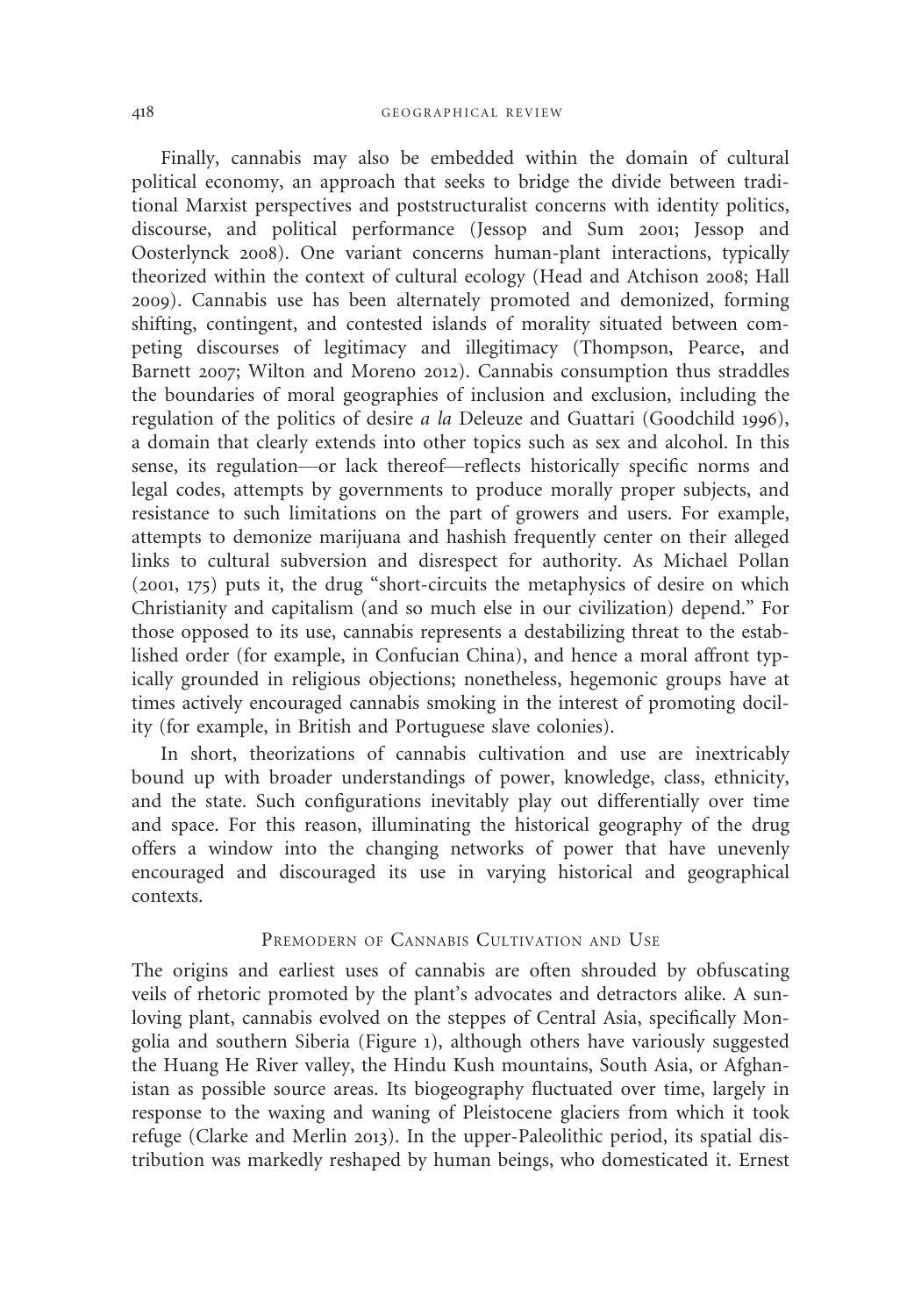

FIG. 1—Historical diffusion of Cannabis Sativa.

Abel (1980) suggests that its use goes back as far as 12,000 years, and that it is among humanity's oldest cultivated crops. It likely flourished in the nutrientrich dump sites of prehistoric hunters and gatherers. Archaeobotanical evidence for its spread centers on pollen and seed analysis, although many cultures have written records of its cultivation and use. Aside from hemp fibers, cannabis seeds are nutritious, and its psychoactive properties may have been important for shamans or to break the monotony of everyday life (Clarke and Merlin 2013). Burned cannabis seeds have been found in kurgan burial mounds of the Pazaryk tribes in Siberia dating back to 3,000 BC (Godwin 1967), which also included censors to burn them. Tombs of Caucasoid nobles buried in Xinjiang and Siberia around 2500 BC, such as the Yanghai Tombs in the Turpan Basin of Xinjiang, occasionally include large quantities of mummified psychoactive cannabis sativa but not hemp (Rudenko 1970; Jiang and others 2006; Mukherjee and others 2008; Russo and others 2008).

Both hemp and psychoactive cannabis were widely used in ancient China. The Chinese used hemp widely, including rope, clothing, sails, and bowstrings. Paintings of the plant were found on Yangshao-era pottery dating to 6,200 BC (Li 1974, 1975), and it was widely cultivated on the loess plains of the Hwang He. The plant's written character, "ma," is derived from sketches of hanging hemp stalks drying. While its primary use was for its fibers, the first documented evidence of medicinal cannabis sativa, based on carbon-14 dating techniques, dates back to 4000 BC (Russo 2004). It was utilized as an anesthetic during surgery, including for the emperor Shen Nung in 2737 BC (Merlin 1972; Schlosser 2003). Cannabis elixirs were incorporated into certain Daoist religious ceremonies, often associated with the Hemp Maid, or Ma Gu, as described in the religious text Secrets of the Golden Flower (Abel 1980). Hui-Lin Li (1975)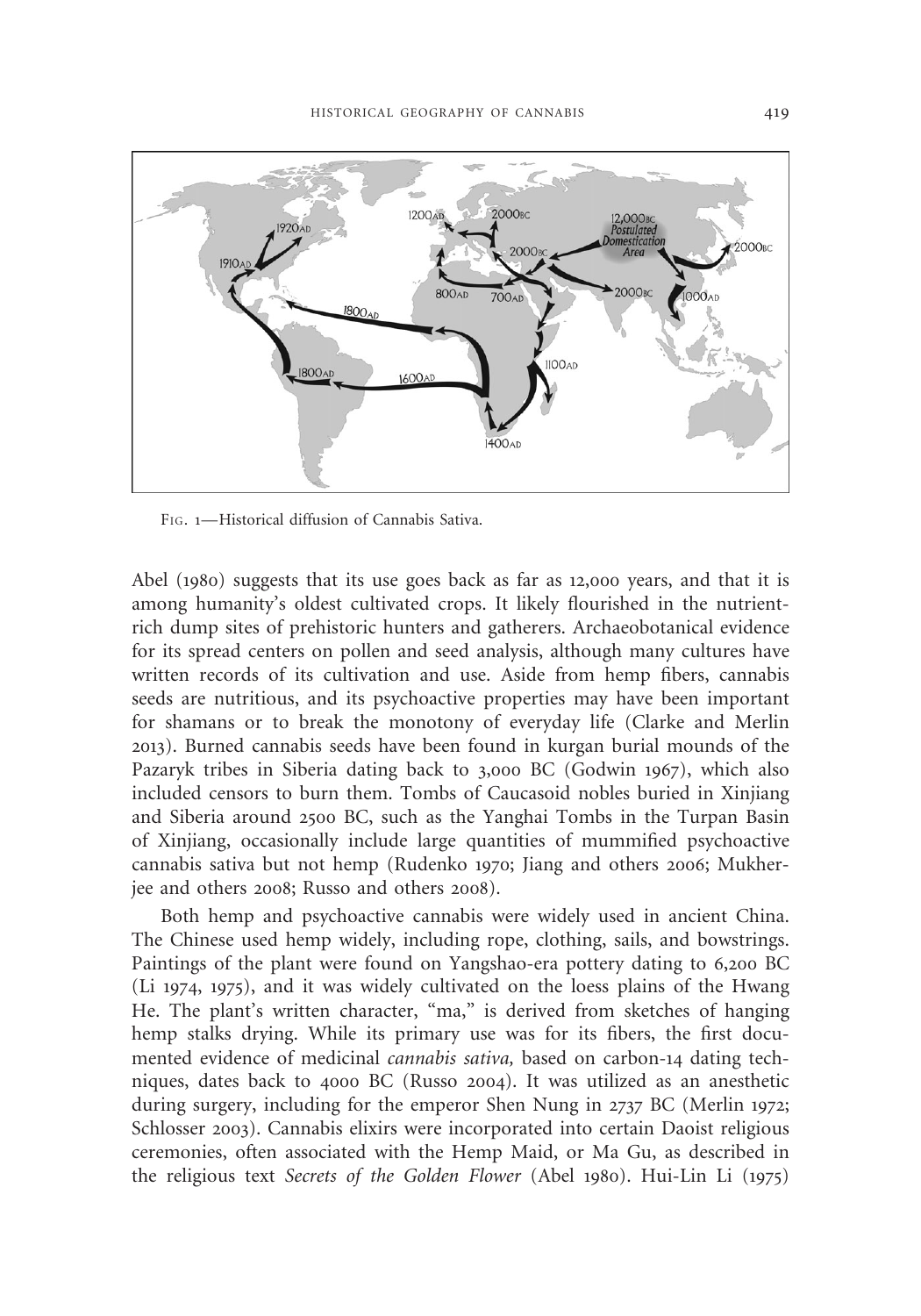notes that the first documented medical use is found in an herbal text of the 2<sup>nd</sup> century AD, the Pen Ts'ao Ching (Book of Odes), which chronicles oral traditions passed down from prehistoric times. The book notes that if taken in excess, cannabis "will produce hallucinations. If taken over a long term, it makes one communicate with spirits and lightens one's body" (Li 1975, 56).

From Neolithic China, cannabis found its way to Korea and Japan around approximately 2000 BC, if not earlier. Sarah Nelson (1993) argues that hemp was cultivated by Chulmun coastal farmers in Korea. In Japan, it was used by the Jomon culture, and hemp patterns have been implicated in their famous rope-imprinted pottery. Later, hemp fibers were burned ceremonially by Shinto priests, who associated it with purity (Clarke and Merlin 2013). By the  $6<sup>th</sup>$  century AD, however, with the ascendancy of Confucianism as state ideology under the Han empire, psychoactive cannabis use in China, Korea, and Japan began to decline steadily (Li 1974, 1975). In part due to its association with Central Asian nomads, and because Confucian moral values frowned on its potentially socially disruptive consequences, cannabis use waned, in contrast to opium. Robert Clarke and Mark Merlin (2013, 98) "suggest that after the rise of Confucianism, which spread from China through East Asia to Japan, the ingestion of Cannabis resin for psychoactive, ritualistic purification was eventually suppressed in Japan, as it was in China."

Meanwhile, use of the plant was widespread among the Aryan nomadic herding tribes of the central Asian steppes, who carried it along the various paths that constituted the Silk Road over a vast swath of land stretching from Mongolia and Tuva to the Middle East and Eastern Europe. Burial tombs of the Phyrgians and Scythians frequently contained cannabis sativa seeds (Sherratt 1995). Greatly enabled in their mobility by the horse and the wheel (Anthony 2007), Bronze Age tribes, particularly the Scythians, served as crucial vehicles for the plant's diffusion into South Asia, the Middle East, and Eastern Europe.

Cannabis was carried into the South Asian subcontinent between 2000 and 1000 BC, most likely as part of the series of Aryan invasions (Zuardi 2006). Some speculate that cannabis may be the famous drug soma, widely used in the Aryan world and amply described in the Rig Veda (Bennett 2010; Clarke and Merlin 2013). In stark contrast to China, India developed a long and continuing tradition of psychoactive cannabis cultivation, often with medicinal and religious overtones. Goode (1969, 6) maintains that "marijuana-growing and its consumption probably reached its greatest efflorescence" in India. Local farmers often consulted with specialist *poddar* or *parakdar*, known as "ganja doctors." Cannabis sativa was depicted extensively in the ancient Sanskrit Vedic poems, particularly the Atharvaveda, or "Science of Charms" (Bennett and others 1995), in which it is celebrated as one of "five kingdoms of herbs...which release us from anxiety" (Abel 1980, 19). It is mentioned in the Bhagavad-Gita as sharpening the memory and alleviating fatigue, and continues to have spiri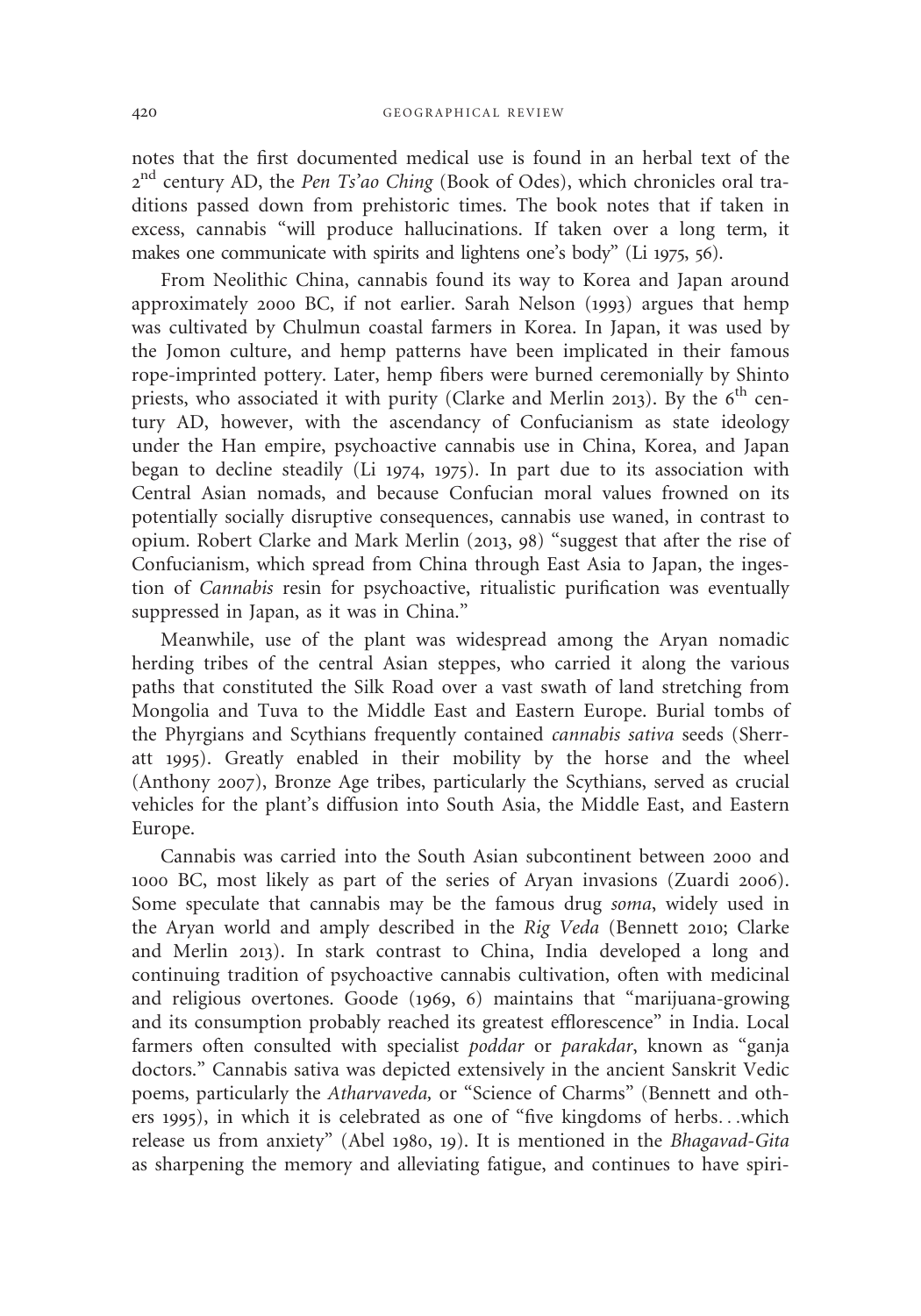tual connotations with the god Ganga (cognate with Ganges), from which the widespread term ganja is derived (Bennett and others 1995). Often it was consumed in weddings or festivals honoring the god Shiva, a.k.a. the Lord of Bhang, who is held to have brought it down from the Himalayas; cannabis is still offered to Shiva in temples on Shivaratri day (Hasan 1975). Devotional meetings called bhajans, not necessarily associated with Shiva, used the drug liberally. Gradually, the drug moved from religious to more secular and recreational purposes. Ayurvedic medicinal traditions used the drug extensively, typically mixed with other herbs. Its use was often associated with the Brahmin caste, which studiously avoided alcohol (Carstairs 1966), although it was widespread in many ceremonial occasions in ashrams and temples. Translucent resin from the female flower has long been smoked as charas, although the most common form of consumption is in the form of bhang, cannabis consumed as a mild paste or tea mixed with milk. Yogis or sadhus (ascetic holy men) and faquirs, or mystics, have long smoked cannabis sativa mixed with tobacco to enhance meditation, particularly during Diwali, the Festival of Lights, and during the Kumbha Mela festival every twelve years. Use and approval of cannabis were not uniformly distributed across India. In Madras, only the elite consumed it; in Delhi, it was used by rich and poor alike; in Hyderabad, only among the laboring poor; in Bombay, it was primarily confined to faquirs: while in Bengal it was considered an act of charity to supply religious wanderers with ganja (Mills 2005). Sikhs too used bhang as a beverage during religious rites.

Waves of migration from India carried the plant to Tibet and Nepal in the 7<sup>th</sup> century, where its use became entwined with Tantric traditions. Cannabis was introduced into Southeast Asia during the  $6<sup>th</sup>$  century AD, where it was known both by the Sanskrit ganja and local terms such as Thai kancha, Cambodian kânhch, Lao kan xa, and Vietnamese gai ândo (Martin 1975). How far into the Malay islands it travelled, if at all, is not known.

Cannabis arrived in the Middle East between 2000 and 1400 BC (Forbes 1956; Bennett and others 1995; Aldrich 1997), perhaps as part of the broader Aryan infiltration of the region. The primary vehicle for its early diffusion seems to have been the Scythians, a nomadic Indo-European group who participated in trade and warfare with Semitic peoples for a millennium. The Scythians also cultivated cannabis to smoke, which they used for rituals and put in their burial tombs (Artamanov 1965), and brought it to Iran and Anatolia.

The Scythians likely carried it into southeast Russia and Ukraine, which they occupied for centuries. Aryan merchants, warriors, and traders introduced cannabis into Eastern Europe perhaps as early as 3000 BC (Clarke and Merlin 2013). Neolithic sites with burned cannabis seeds have been discovered in places ranging from Finland to Bulgaria. To this day, a traditional dish made in rural Poland and Lithuania is *semieniatka*, a soup made of hemp seeds (Benet 1975). In the 5<sup>th</sup> century BC, in the first Western mention of the plant, Herodotus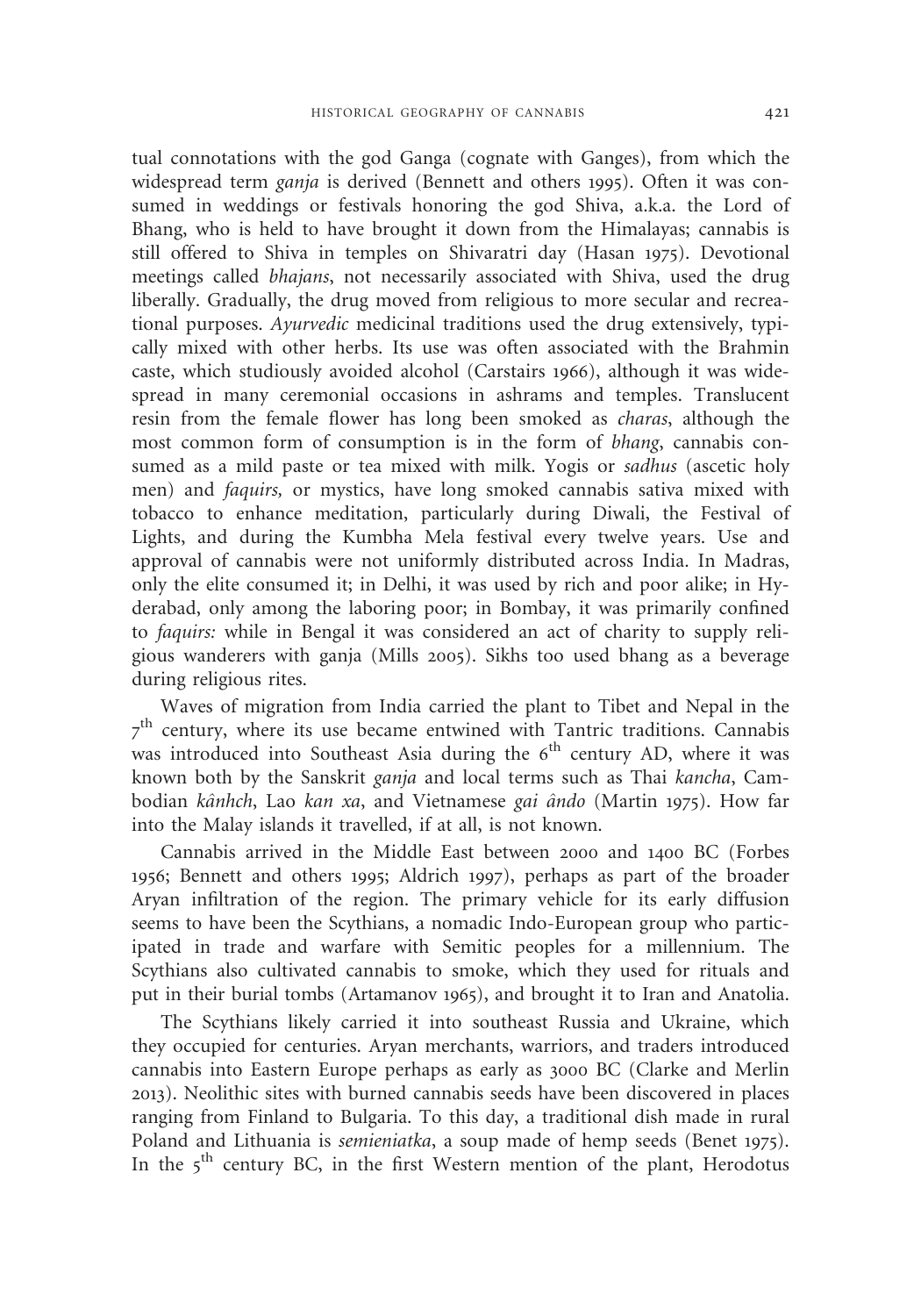#### 422 GEOGRAPHICAL REVIEW

famously noted in The Histories that in Macedonia "The Scythians howl with joy for the vapour bath" (quoted in Benet 1975, 40), referring to the practice of shamanic chanting following the heating of cannabis seeds on stones and inhaling the fumes under small tents as part of purification ceremonies. He also noted the Thracians, closely related to the Scythians, introduced the plant into Dacia, where it was popular among a shamanic cult, the Kapnobatai ("Those Who Walk in the Clouds"). William Emboden (1990, 84) notes that "Their shamans, known as Kapnobatai, used hemp smoke to induce visions and oracular trances." Nonetheless, until the  $20<sup>th</sup>$  century there is a paucity of European written references to cannabis's psychoactive properties, perhaps due to the popularity of beer and wine (Mikuriya 1969).

From the Slavic world, it diffused into Germany via migrating Teutonic tribes, notably the Allamanic peoples of the Rhein and Main rivers. It was introduced into Britain on the heels of the Anglo-Saxon invasions of the  $5<sup>th</sup>$ century AD; hemp was grown widely during the late Saxon and Norman periods, and cannabis seeds have been found in medieval York, Norwich, Gloucester, Norfolk, and Scotland (Edwards and Whittington 1990). Cannabis seeds have also been found in the remains of Viking ships dating to the mid-9<sup>th</sup> century (Godwin 1967), and the famed German nun and musician Hildegard von Bingen (1098–1179) wrote of it that "Whoever has an empty brain and head pains, the head pains will be reduced" (quoted in Green 2002, 78). In northern France, hemp was cultivated as an alternative to flax; the Merovingian queen Arnegunde was buried with it around 570 AD. By the late-medieval era, hemp guilds were established in many cities, particularly early centers of mercantilism in northern Italy. Psychotropic cannabis, however, came under religious prohibitions: in 1484 Pope Innocent VIII issued a papal fiat linking it to witchcraft (Booth 2003). Nonetheless, some physicians, such as the Portuguese Garcia da Orta (1501–1568), continued to recommend it for a variety of ills.

Semitic peoples in the Middle East who acquired cannabis from Aryan cultures include the Assyrians, Egyptians, and Hebrews, who burned it as incense as early as 1000 BC. Hemp was used for robes of priests in Solomon's temple and as a material for the construction of thrones. Psychoactive cannabis is mentioned in the Talmud, and the ancient Jews may have used hashish (Clarke and Merlin 2013). In Egypt, the origins of cannabis use are unclear; cannabis pollen was recovered from the tomb of Ramses II, who governed for sixtyseven years during the  $19<sup>th</sup>$  dynasty, and several mummies contain trace cannabinoids. Cannabis oil was likely used throughout the Middle East for centuries before and after the birth of Christ (Benet 1975; Bennett and others 1995). In Zoroastrian Persia, widespread ritual use was made of a plant called haoma, which may or may not have been cannabis (Mechoulam 1986). Mircea Eliade (1951/2004), the prominent historian of religion, suggests that Zoroaster advocated hemp oil as a bridge between the physical and metaphysical worlds. One of the few surviving Zoroastrian texts, the Vendidad, tells of "mortals trans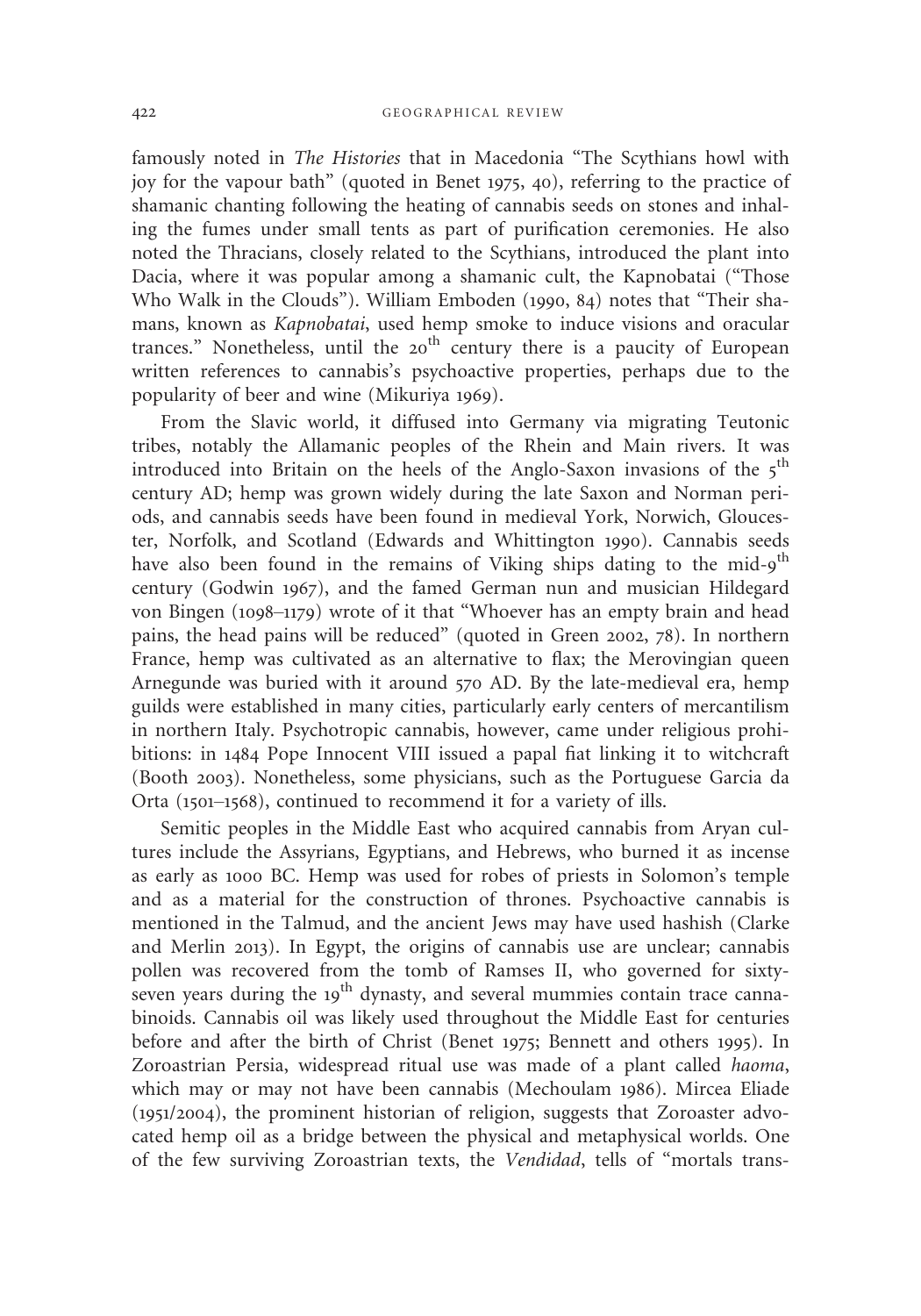ported in soul to the heavens, where, upon drinking from a cup of bhanga, they had the highest mysteries revealed to them."

Cannabis diffused into the Greco-Roman world either from the Middle East or from Eastern Europe, or both (Abel 1980). In classical Greece, cannabis was used both as a source of fiber and for its psychoactive properties (Butrica 2006; Hillman 2008). The physician Dioscorides prescribed it for toothaches and earaches, remedies that persisted through the medieval era. Athenaeus (170–230 AD) notes that the tyrant of Syracuse obtained hemp from the Rhone River valley in order to manufacture rope (Stefanis and others 1975). The Roman writer Lucilius mentions it in 100 BC as a major source of sails and canvas, and cannabis seeds have been found in the ruins of Pompeii. The primary source region of Roman hemp was Babylon. The Romans also appear to have appreciated the psychological effects of hemp oil: women of the Roman elite used it to alleviate labor pains. Pliny (23–79 AD) notes that it grew in Syria, Babylon, and Persia. The Roman emperor Aurelian imposed a tax on the plant in the 2<sup>nd</sup> century AD (Abel 1980). The famous Greek doctor Claudius Galen (131–201 AD) noted that cannabis was widely consumed throughout the empire (Clarke and Merlin 2013) and argued that overuse caused sterility.

The cultivation and use of cannabis in the classical Arab world has been the topic of some speculation. Sufi mystics are known to have used hashish regularly, and played a key role in spreading it throughout the Middle East. Medieval Arab doctors considered it a sacred medicine (Rosenthal 1971). The 13<sup>th</sup> -century physician Ibn al-Baitar described the plant's intoxicating effects, which was grown in Lebanon's Bekaa Valley. In many Arab communities, hashish originally the Arabic word for cannabis, but today meaning only its purified resin—was the favored form of use, perhaps due to Koranic prohibitions against alcohol. Religious prohibitions were generally less strict concerning drugs that relieved pain. The discovery of hashish was allegedly attributable to Haydar, founder of a Sufi order in the mid- $12<sup>th</sup>$  century, who used it to enhance ecstatic religious states (Abel 1980). The primary form of consumption was eating; smoking hashish only became popular later, with the introduction of tobacco.

Hashish, circulated widely throughout the Arabic empire from the  $7^{\text{th}}$  to the 13<sup>th</sup> centuries. Some speculate that the *hajj* to Mecca may have provided a mechanism for its diffusion during the Umayyad caliphate. Patrick Matthews asserts that "The recreational use of hashish spread west throughout the whole Muslim world at about the time of the Mongol invasions of the thirteenth century" (1999, 81). According to the medieval Muslim botanist Ibn al-Baytar, a second wave of cannabis introduction into Egypt occurred in the mid-12<sup>th</sup> century as the result of the emigration of mystic devotees from Syria (Khalifa 1975). Despite disapproval by the elites of the Arab-Berber kingdoms, its use was tolerated among low-income strata. By the mid-13<sup>th</sup> century, however, the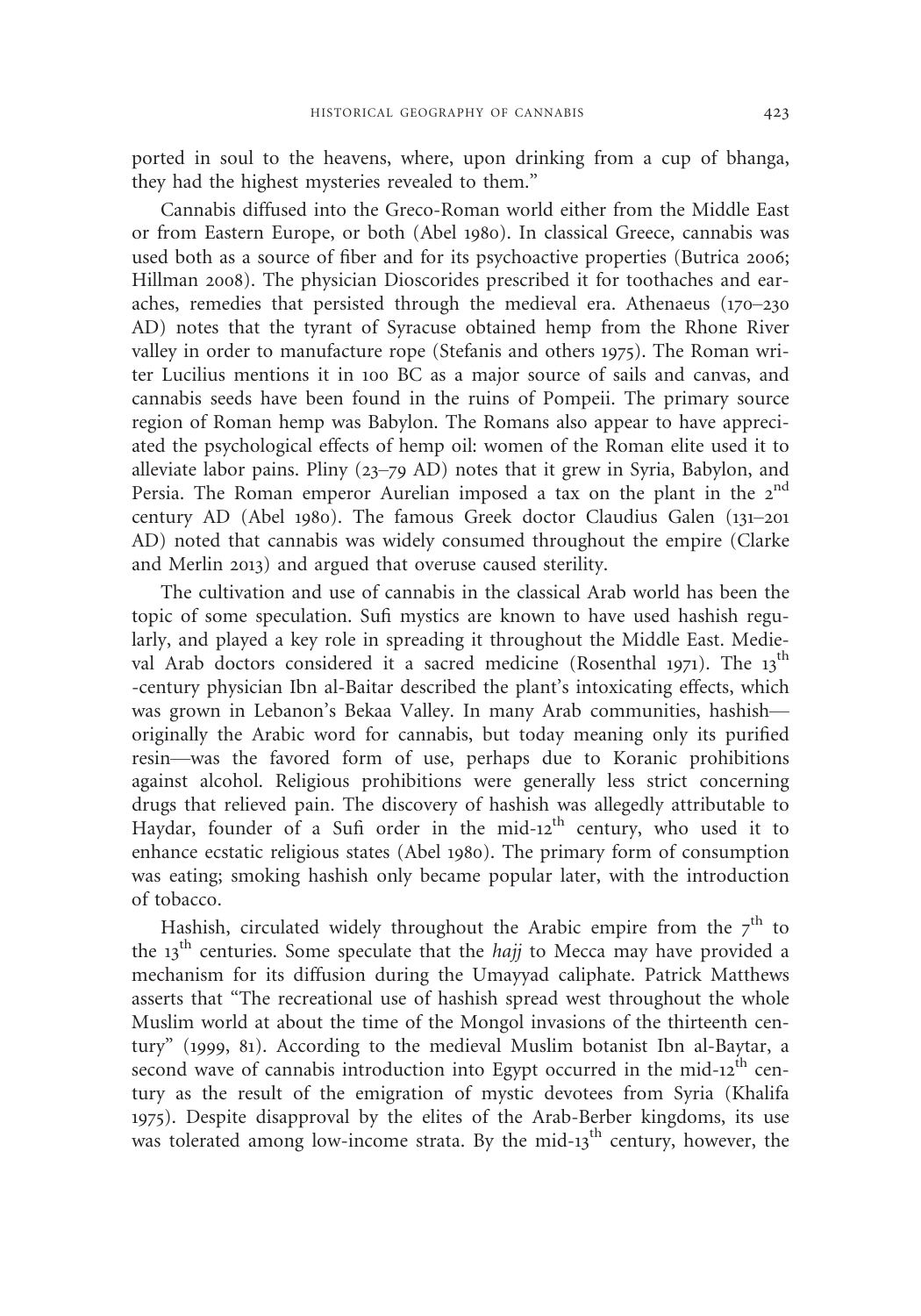governor of Cairo initiated a major crackdown on the local cultivation and use of the plant.

The term hashish became famously associated with the ashishin, or the Assassins (Abel 1980). According to the legend of the Old Man of the Mountains, the 11<sup>th</sup>-century ruler Hasan-i Sabah, who commanded widespread fear and loyalty among his followers from his eyrie at Alamut. Selected warriors were ostensibly given hashish to give them a taste of heaven prior to undertaking suicidal missions. Although the story was transmitted to Europe by the Crusaders, perhaps as a means of downplaying Muslim bravery (Green 2002), its veracity has never been authenticated. Nonetheless, hashish and assassins remained firmly sutured in the popular imagination for the next millennium. In the mountains of Morocco, cannabis in the form of kif had a long history (Mikuriya 1967; McNeill 1992). It likely diffused to the Maghreb along the North African littoral. Cannabis reached Spain in the  $8<sup>th</sup>$  century, following the Moorish invasion. Spanish colonial policy in Morocco toward the plant was very relaxed, particularly regarding its use by soldiers. Indeed, when Francisco Franco enlisted Berber mercenaries during the Spanish Civil War, he paid them in part with kif. Today, Morocco stands as one of the world's largest producers of hashish (Green 2002). Hashish smoking was also widespread in the Ottoman Empire, although less so among Turks as among Arabs (Stefanis and others 1975). For example, an epic 16<sup>th</sup>-century poem, Benk u B de, mentions the rival temptations of wine and hashish. Istanbul at the height of the empire in the 16<sup>th</sup> century had sixty tekés, or hashish smoking shops. The Sufi Dervish religious sect apparently came to know the drug intimately.

Cannabis entered Eastern Africa via Egypt and Ethiopia, most likely carried by Arab merchants. It was certainly used in Ethiopia by the  $13<sup>th</sup>$  century (Van der Merwe 1975), where it likely entered via trade routes across the Red Sea. Brian Du Toit (1975) holds that cannabis was carried by Arab traders down the coast of Eastern Africa as part of a well-developed network that Janet Abu Lughod (1989) described as one segment of the late-medieval world system. Its diffusion throughout the African continent included the central role played by Zanzibar and Arab settlements on the east African coast; indeed, for most of its African history cannabis was closely associated with migrant Muslim populations. From there, it gradually spread to Bantu speakers in the interior, and was in use in the Zambezi River valley by the time the Portuguese arrived in 1531. It likely spread to the west by Swahili-speaking traders. Known as *dagga*, psychoactive cannabis has been consumed in southern Africa for at least five centuries. The Dutch wrote of it in 1658, which they described as "a dry powder which the Hottentots eat and which makes them drunk" (du Toit 1975, 88). It formed an important trade item in exchanges between Dutch and the Khoisan and Bantu speakers in the region, and became commonly used among the Tswana, Zulu, Sotho, and Swazis, including contemporary attempts to diversify crops in Malawi (Bloomer 2009). Under British rule, indentured Indian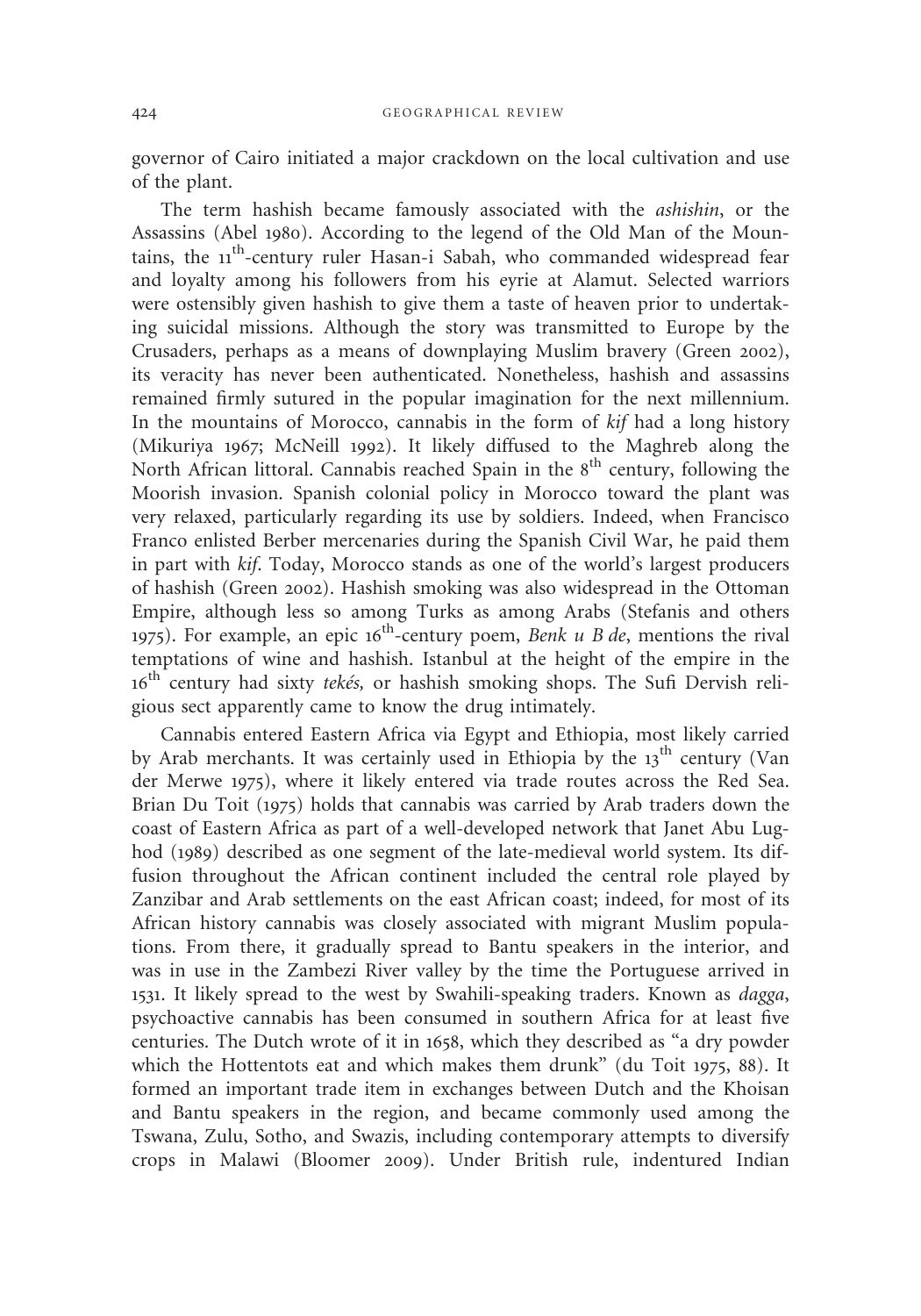laborers used it widely in South Africa. David Livingstone observed cannabis smoking in the Congo in 1865, and anthropologists in the 1920s reported its use by the Efe and Twa ("pygmies") in the Ituri rain forest. By the 1880s, the use of cannabis was so widespread in what is now Tanzania that the word for it became synonymous with "senseless person." Cannabis was not present in West Africa prior to WW II, when it was introduced by soldiers serving in the British and French armies, and its use there was long confined to males.

# COLONIAL CANNABIS

With the rise of the capitalist world system, cannabis circulated worldwide. It was an adept traveler. The imposition of capitalist social relations, particularly the commodification of labor power, was frequently intertwined with the drug's long-standing use in some regions and its introduction to others.

Cannabis was introduced to Latin America not once but several times in the 16<sup>th</sup> century (Partridge 1975), thus forming an integral part of the famous Columbian Exchange (Crosby 1973). European contact with the New World introduced the practice of smoking cannabis from a pipe, which greatly elevated its popularity. As Clarke and Merlin note, "Once people began to smoke rather than eat resinous Cannabis or concentrated hashish, many more began to consume it for its mind-altering effects" (2013, 240).

The Portuguese seem to have learned about it via Dominican missionary João dos Santos, who noted it was cultivated widely around the Cape of Good Hope (Green 2002; Booth 2003). From Angola, slaves brought cannabis to Brazil in the  $16<sup>th</sup>$  century as an intoxicant (although Portuguese sailors may have provided another transmission mechanism), where it was known by a variety of local names, particularly maconha (a word of Angolan origin) and diamba. Cannabis was grown in Bahia by 1549, and spread into the state of Amazonas. Used first by sugarcane workers and grown amid the sugarcane fields in the northeast, it spread to fishing villages and longshore workers, and became known as the "opium of the poor" (de Pinho 1975). The drug was more rapidly adopted by mestizos than indigenous peoples, who possessed a formidable array of hallucinogens of their own (Hutchinson 1975). In many communities, religious syncretism included African spirits and plants; cannabis became important in subcultures such as *candomblé*. When the Portuguese Royal Court moved to Rio de Janeiro in 1808 to escape the Napoleonic invasion of Iberia, cannabis became a favorite pastime of Queen Carlotta Joaquina, wife of Emperor Don João IV. However, by 1830, under pressure from religious authorities, the municipal council of Rio had prohibited use of the plant.

To break the Russian monopoly on hemp, the Spanish repeatedly introduced the crop in Colombia in 1607, 1610, 1632, and 1789 to provide rigging for the imperial fleet, but it never succeeded in competing with the native plant cabuya. Chile, however, did develop the capacity to export hemp to Spain starting in 1545. Colombian villages often grow cannabis as a cash crop in small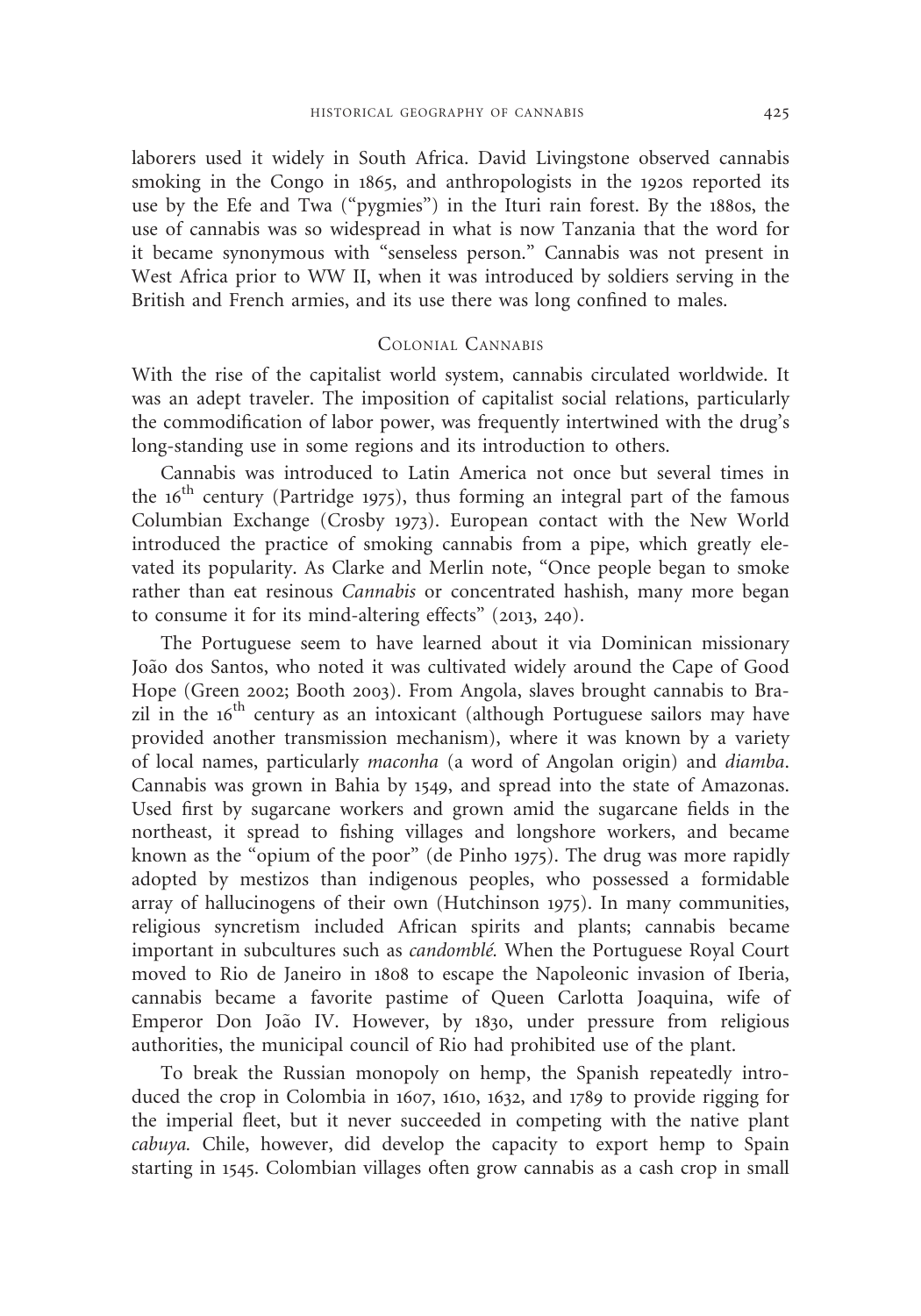quantities, and it is exported to cities and abroad (Elejalde 1975). Formerly, its use was limited to low-socioeconomic males, but in the 1960s it gradually began to spread to other social circles; less commonly, upper-class users are labeled *marijuaneros*, a term that carries connotations of laziness (Partridge 1975). Recreational cannabis appeared in the  $19<sup>th</sup>$  century in the Magdalena River valley, various coastal ports, and in Panama during the construction of the canal in the early 20<sup>th</sup> century. Workers for the United Fruit Company apparently used the herb in several Central American countries. Hemp production began in Cuba in 1793 but gave way to expanding sugar plantations. In Mexico, cannabis was introduced by the conquistador Pedro Cuadrado, who served in Cortes's army (Abel 1980). To this day, Mexican Indian communities occasionally use la santa rosa, i.e., cannabis, in religious ceremonies, leaving perfumed bundles on alters to be consumed by church attendees (Williams-Garcia 1975).

Cannabis played an important, if largely unacknowledged, role in the British Empire (Mills 2005). The British learned about smoking cannabis from their Indian subjects, notably Irish physician William Brooke O'Shaughnessy, who conducted a series of experiments with cannabis in the 1830s, and concluded it had no negative medicinal effects (McKenna 1992). He went on to write the definitive 19<sup>th</sup>-century account of the drug, the Bengal Dispensatory and Companion to the Pharmacopoeia in 1842, dispelling many earlier misgivings and having wide influence for the next half-century.

The British, however, were far less interested in the intoxicating properties of cannabis than hemp fibers, which were widely deployed in sails, paper, rope, sacks, clothing, and nets. The European demand for hemp was voracious, and the major supplier was Russia (Abel 1980); to reduce their reliance upon Russian supplies, Britain sought out other sources. As early as 1563, Queen Elizabeth decreed that landowners throughout the empire with sixty or more acres must growth hemp or face a fine. In 1606 in Nova Scotia (then Nova Francia), experimental cultivation was started by Louis Hebert, apothecary to Samuel de Champlain (Green and Miller 1975). Farmers in the Jamestown colony in Virginia were required to grow hemp; George Washington and Thomas Jefferson grew hemp on their estates, and the Constitution was written on hemp. As Congress levied steep tariffs on imported hemp after the American Revolution, the domestic supply expanded, with the major center of production located in Kentucky. Domestically produced hemp began to contract after the Civil War, when imports from Russia eroded its market share and the cotton gin lowered the price of hemp's major substitute.

The popularity of hashish in Europe arose in the aftermath of the Napoleonic invasion of Egypt in 1798, when returning soldiers brought hashish with them to France. In Paris, the Club des Hachichins included Charles Baudelaire, Gustav Flaubert, Alexandre Dumas, and Honoré de Balzac. Once the province of the well-to-do, hashish became increasingly popular among the working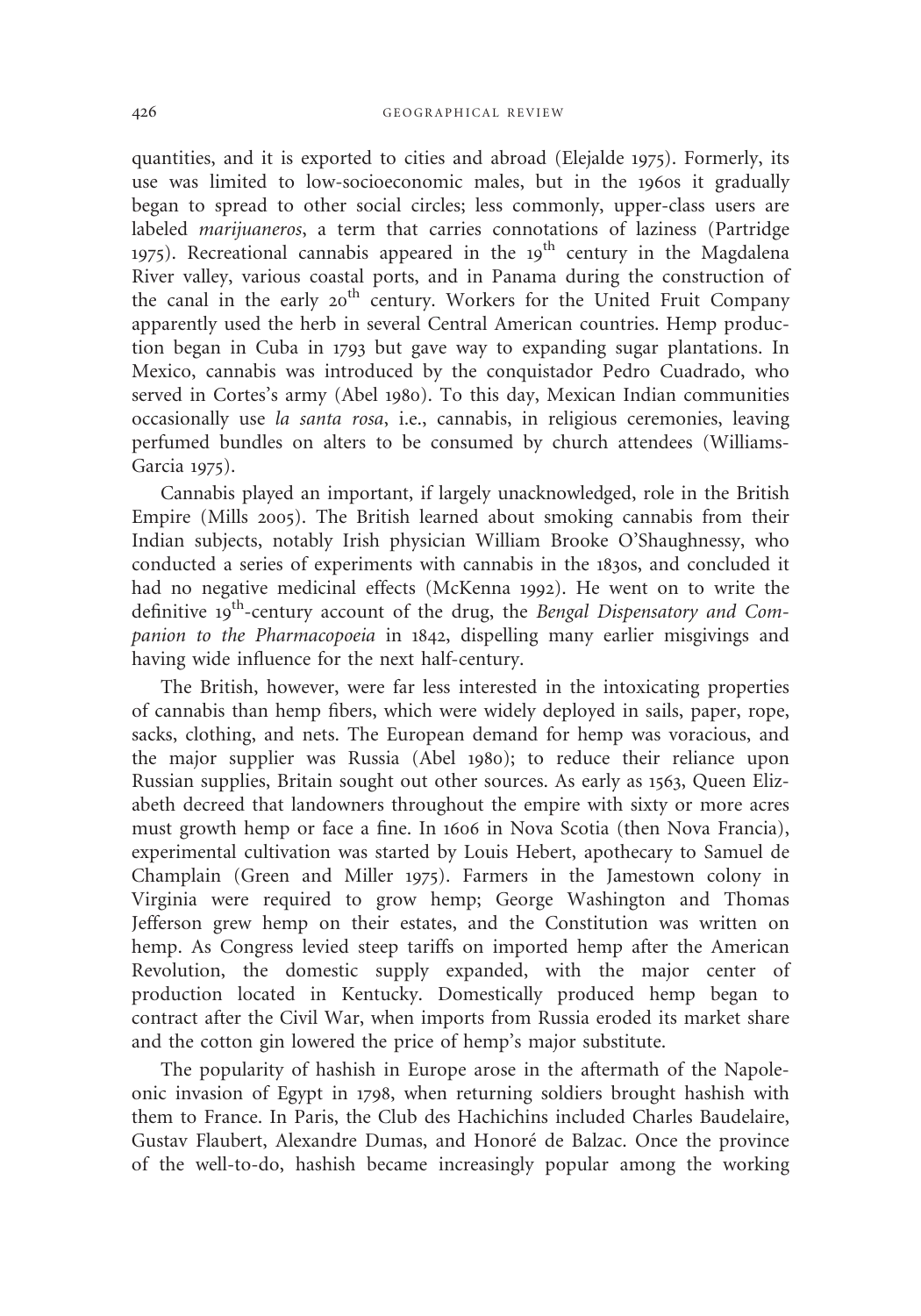class, students, and immigrants. In Greece, immigrants and sailors brought the drug back from the Middle East, and the country became a major producer well into the 1920s (Abel 1980).

James Mills's (2005) Cannabis Britannica explores the historical origins of the U.K.'s legislation and regulations on cannabis preparations before 1928, revealing how the production, use, and regulation of cannabis before the 20<sup>th</sup>century were intimately bound up with imperialism. Mills argues that the drive towards prohibition grew out of the politics of empire rather than scientific or rational assessment of the drug's use and effects. Cannabis was also a source of imperial income. Mindful of the vast profits yielded from the opium trade, the British, finding themselves astride the world's largest market for drugs, taxed Indian cannabis heavily. From 1793 to the 1850s, the British East India Company happily derived a steady stream of revenues from taxing cannabis, granting licenses to retailers and wholesalers and caring little about how much was consumed. Bengal became a major exporter throughout India and other parts of the Empire. In some provinces, distributors were required to store their crop in government-owned warehouses. When local supplies ran low, the Company imported charas from Turkestan. Networks of supervisors were deployed to minimize peasant attempts to avoid taxation; many farmers grew small, dispersed plots to avoid accurate counting of their output. Colonial taxation of cannabis was increasingly associated with its criminalization. Mills argues that

In India, colonial officials began to associate cannabis with criminality at about the same time that they began to tax the trade in Indian hemp products more efficiently. Once a product becomes the subject of a state levy, and once the traditional producers and suppliers of that article act to protect their profits by evading that levy, that product and those traders become suspicious to administrators seeking to maximize the state's revenues. Cannabis assumed an air of illegality because the colonial state in India imposed duties on it and branded as criminal all who sought to preserve their income from trade in the substance by trying to dodge payment of those duties (2005, 218).

By the late 19<sup>th</sup> century, in the wake of the 1867 Sepoy Rebellion, the British sought explanations for disorder in the greater India colony, and increasingly came to settle on cannabis, which gradually acquired an aura of criminality, beginning with the requirement of licenses to grow the crop. This was no smooth process, however, and unfolded evenly over time and space, often meeting with resistance from peasant farmers and smugglers (Mills 2004). The colonial government's inquiry in 1870 concluded that sustained cannabis usage led to insanity, although the analysis was soon discredited for its improper use of statistics, largely reflecting British doctors' profound ignorance of Indian mores and behavior. In 1893, the famed Indian Hemp Drugs Commission concluded in a well-known, eight-volume work that bhang was a harmless drink with no ill biological or social effects, and the British colonial administration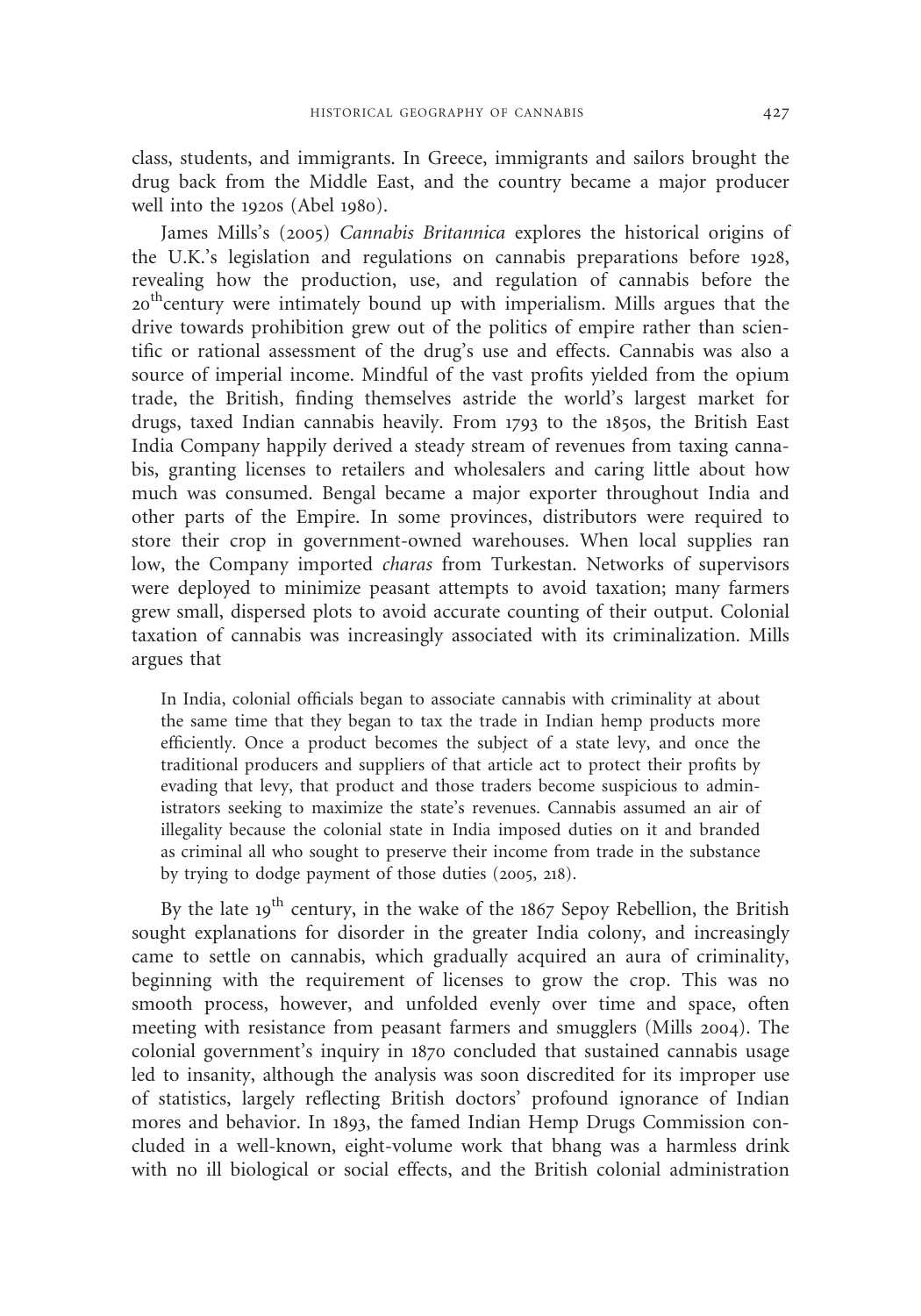decriminalized the drug. In the wake of the 1911 Revolution in China, which severely curtailed opium exports to that country, the rising price of opium led large numbers of users to switch to ganja; accordingly, consumption of imported Indian cannabis soared in the early 20<sup>th</sup> century soared.

Drugs were important in several colonizers' attempts to compel local populations to produce export goods vital to the world economy. Alcohol was common labor pacifier in tropical plantations. In the 19<sup>th</sup> century, British authorities brought 1.5 million "surplus" laborers from India to labor-short islands in the Caribbean. Indentured Indian workers brought ganja with them to Barbados and Jamaica after the abolition of slavery there in 1834, and it was tolerated so long as sugar production did not suffer (Angrosino 2003). Ganja's use was closely wrapped up with that of rum, so that the two drugs became intertwined in the cycle of work, debt, and poverty that characterized latifundial life on the sugar plantation, an excellent demonstration of colonial biopolitics. "The growing and trading of ganja seem to have been a thriving cottage industry on the margins of the estates, where the Indians came to be more explicit about the virtues of ganja in enhancing their ability to function as plantation laborers" (Angrosino 2003, 105). Indeed, a fully articulated "ganja complex" emerged that included local growers, paraphernalia, and a justificatory ideology that spread the crop from Indians to the islands' black residents; it was later vigorously adopted by the Rastafarians, for whom it continues to serve as a metaphor for the Burning Bush of the Bible (Rubin and Comitas 1976; Eyre 1985; Mahabir 1994). As late as 1907, company stores in Jamaica and Trinidad sold marijuana. Ultimately, however, three factors led to a sustained decline in ganja use and its replacement by rum: explosive rum production drove its price down to a level competitive with that of ganja; missionaries decried the "vile weed"; and mounting official disapproval led to antimarijuana crusades, ostensibly on the grounds that its use increased crime rates. By 1913 it was declared illegal, although Lambros Comitas notes that "The Jamaican ganja laws which date back to 1913 appear, in historical retrospect, to have been based on class and racial factors rather than on objective medical and social evidence" (1975, 131).

By the early 20<sup>th</sup> century, British diplomats sought to protect the plant from the determined efforts of countries that wanted to limit the world's drug supplies. However, under relentless pressure from the U.S. and League of Nations to curtail the drug, which had become embroiled in the international politics of opium, the British government gradually restricted production and sale of the plant. Political pressure from the temperance movement, which conflated drugs and alcohol, added fuel to the fire, although cannabis use in Britain remained rare. In 1916, it forbid the sale to members of the military; in 1925, it classified cannabis as a poison, and labels on vials carried the word in red letters; in 1928 it passed the Coca Leaves and Indian Hemp Regulations.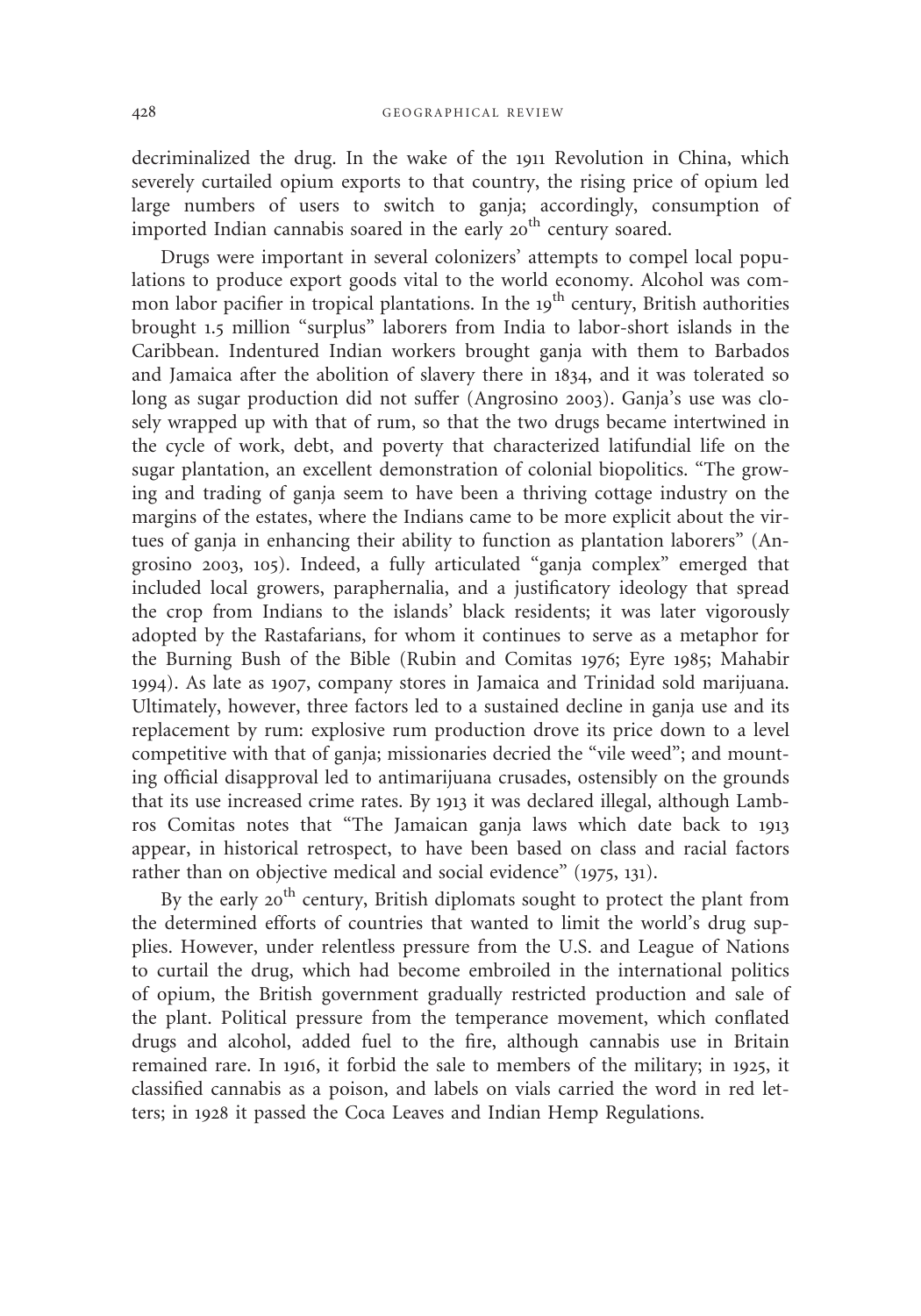# REEFER MADNESS: AN AMERICAN STORY

Americans have had a long and colorful romance with illegal drugs, which typically migrated from marginalized bohemian cultures (for example, opium dens of the late 19<sup>th</sup> century) to the middle class (Morgan 1981; Jonnes 1996). In the early 20<sup>th</sup> century, American cannabis use was concentrated among Mexican-Americans in the southwestern part of the country (Bonnie and Whitebread 1970). The Mexican Revolution of 1910–1911 introduced a new chapter in the historical geography of American cannabis. Waves of immigrants fleeing the violence washed across the southwestern U.S., bringing the herb with them. Many early prejudices against marijuana were thinly veiled racist fears of its smokers, often promulgated by reactionary newspapers such as those owned by the Hearst chain. Mexicans were frequently blamed for smoking marijuana, property crimes, seducing children, and engaging in murderous sprees.

The history of legal prohibitions against marijuana in the U.S. has been abundantly documented (Himmelstein 1983; Sloman 1999). The historical geography of marijuana use and its control reflecting a shifting series of localities enveloped in the growing popularization of the plant and evermore adamant attempts to control it. In 1914, El Paso initiated the first local ordinance banning the sale or possession of marijuana. The 1920s brought new rounds of users, including African-Americans and the Greenwich Village bohemian community (Polsky 1967). Sailors and Caribbean immigrants brought marijuana to coastal cities, above all New Orleans, where it became a mainstay of jazz musicians. Circuits of jazz musicians carried the drug to St. Louis, Kansas City, Chicago, and Harlem, as noted by 1930s songs such as Cab Calloway's "That Funny Reefer Man," Fats Waller's "Viper's Drag," and Benny Goodman's "Sweet Marihuana Brown." American jazz, increasingly popular in Britain, also facilitated the trans-Atlantic diffusion of the drug.

Simultaneously, the 1920s saw not only a prohibition against alcohol, but against most other drugs as well (for example, cocaine imports were prohibited in 1922). Unlike Prohibition, which restricted only the manufacture and distribution of alcohol, not its possession, marijuana laws have consistently outlawed the production, sale, possession, and consumption of the drug. American laws never effectively recognized a difference between hemp and marijuana, that is cannabis sativa L. and cannabis sativa. Indeed, one of the major forces behind making cannabis illegal was cotton-growers, who feared competition from hemp (Bonnie and Whitehead 1970; Galliher and Walker 1977; Baum 1996). In many respects, the hidden war on hemp served to legitimate the overt war on marijuana. No doubt the moral panic was conveniently fed by the potential competition that hemp offered to producers of paper, textiles, and synthetic fiber. Starting with Utah in 1915, twenty-nine states outlawed the plant by 1931.

The central figure in the war against marijuana was Harry Anslinger, first commissioner of the Federal Bureau of Narcotics (FBN) and its head for the next three decades. Anslinger repeatedly rejected clinical analyses that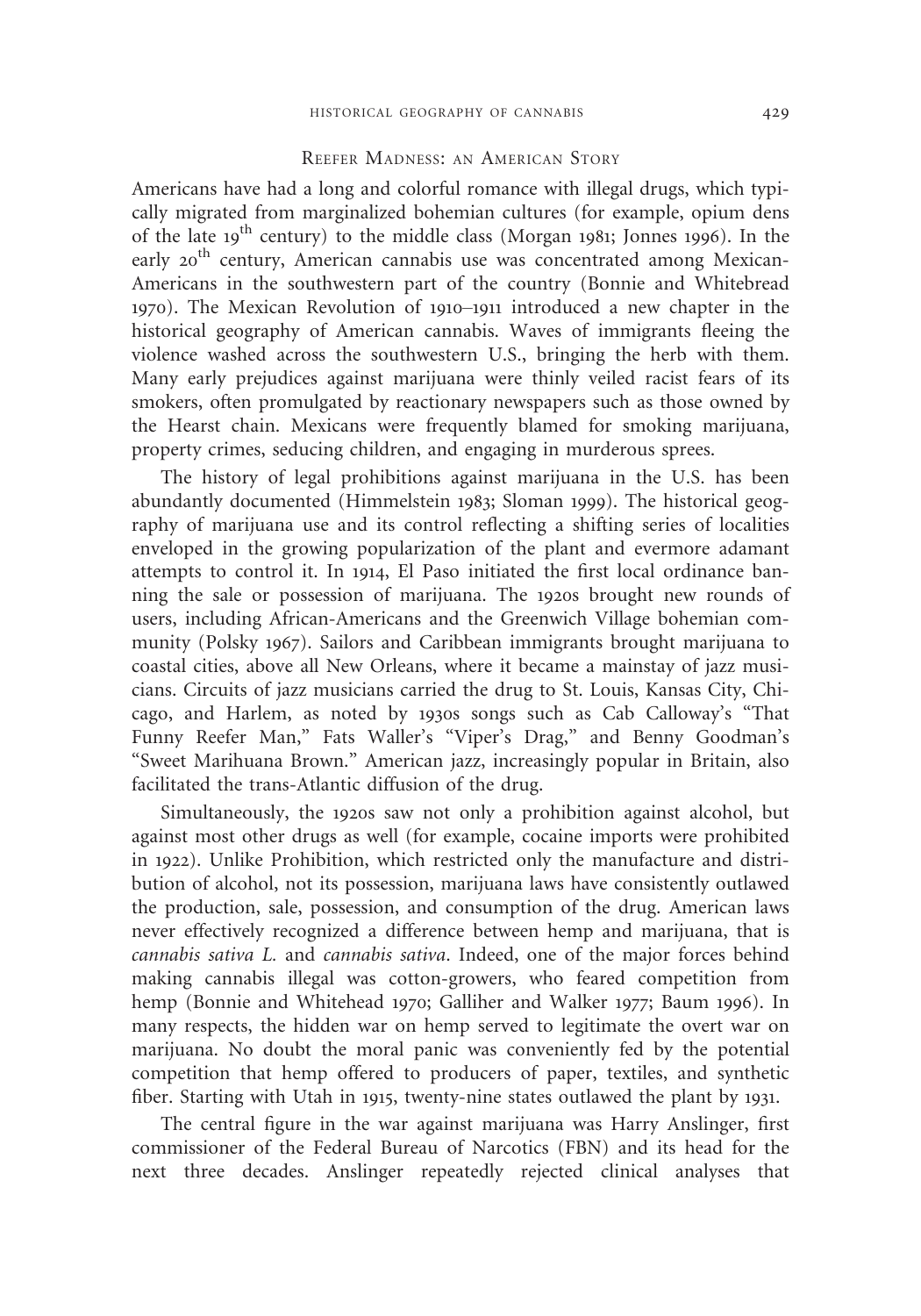concluded marijuana did not induce violent behavior or lead to the use of more addictive drugs. With a willing echo chamber of yellow journalism feeding the public one horror story after another, Anslinger successively tied marijuana use to jazz, which he despised due to the prevalence of African-American musicians, WW II (arguing that the Japanese used the plant to sap the will of American prisoners), and, later, the Cold War (where Communists took the role previously occupied by the Japanese). As Abel notes, "The more often the story of the Assassins was told, the more ludicrous it became. The image of the demented, knife-wielding, half-crazed hashish user running senseless through the streets, slashing at anyone unfortunate to cross his path, became part of the American nightmare of lawlessness" (1980, 224). The discourses surrounding the war against marijuana reveal how particular gender and ethnic categories are selectively deployed in deliberately inaccurate ways, often invoking racist imagery. The infamous movie Reefer Madness (1936), now a cult classic, depicted marijuana destroying the lives of adolescents, leading to murder, rape, and criminal insanity, and concluded it was more dangerous than heroin or opium. Marijuana posters typically portrayed a helpless, white female being seduced or overpowered by a Satan-like figure, often dark skinned. In 1937, Congress passed the Marijuana Tax Act, which put cannabis under the regulation of the Drug Enforcement Agency, effectively criminalizing possession throughout the country (Canada followed in 1938). Several observers conclude that the "marijuana crisis" was essentially manufactured by the FBN (Galliher and Walker 1977), an example of what Goode and Ben-Yehuda (1994) label an "elite-engineered" moral panic.

During WW II, with Pacific supplies of jute, hemp, and sisal reduced, the federal government relegalized hemp, and initiated a Hemp for Victory campaign to encourage production, conveniently distinguishing it from marijuana, including films and a 4-H program to educate children. One consequence of this campaign was the inadvertent spread of "ditchweed" across much of the Midwest. Cannabis use in the Army was almost entirely confined to African-Americans; one survey indicated that 90 percent of smokers were black (Charen and Perelman 1946). Following the war, however, antihemp programs initiated by the DEA required permits to grow the plant, and in 1948 it was criminalized again. Users in the 1950s, other than traditional Latino or African-American minorities, include artists and writers of the "Beat Generation," who often experimented with peyote, mescaline, or LSD as well. In 1951, Congress passed the Boggs Act, which specified the same penalties for marijuana possession as for heroin (Schlosser 2003).

The 1960s mark a significant moment in the contentious history of marijuana use, including widespread growth in usage as the drug spread from lowincome minority populations to include significant numbers of white, middle class, college-educated youth (Abelson and others 1977). Accounts of the drug's growth in popularity typically point to the radicalization of baby boom hippies,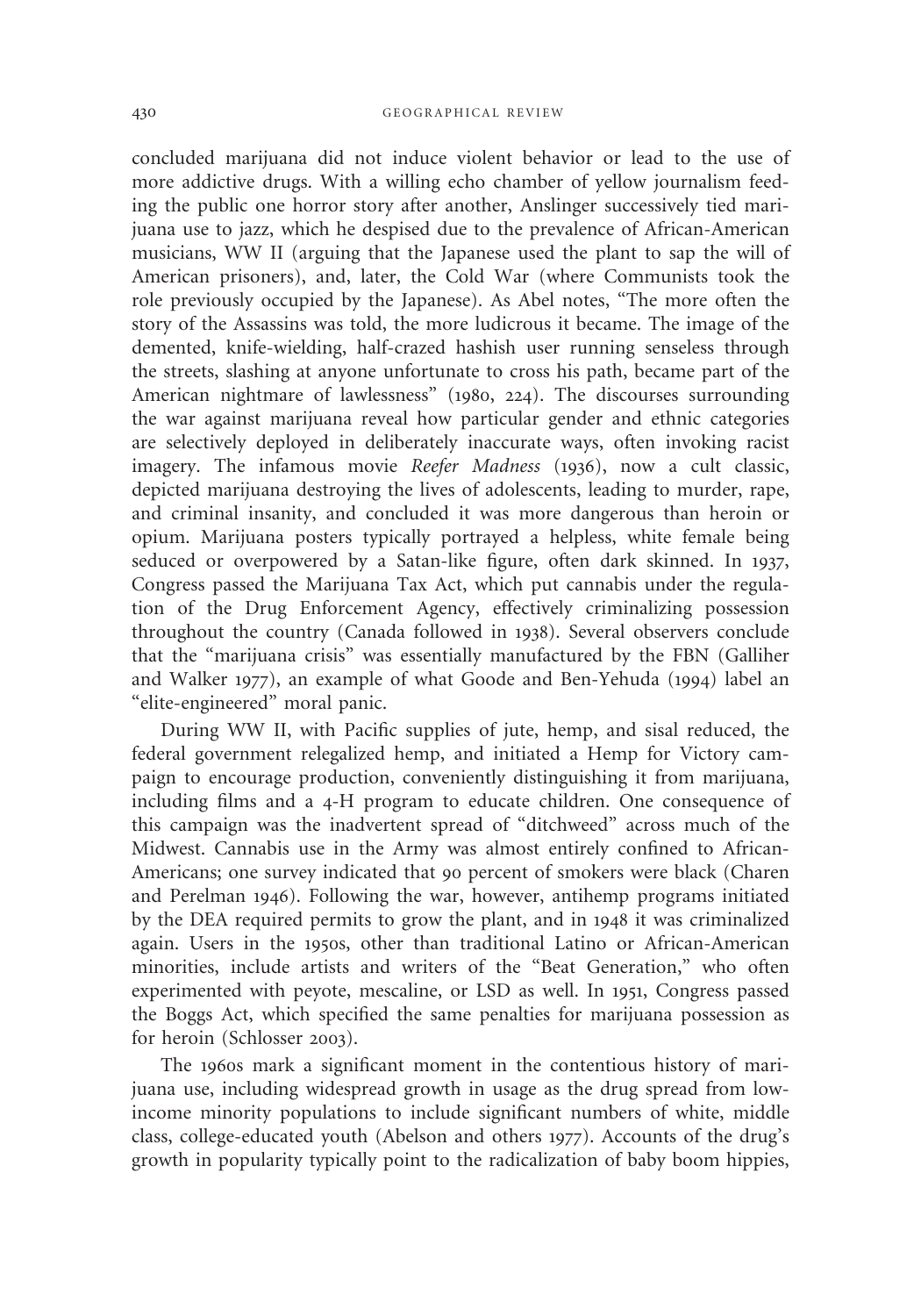the generally liberalized political climate wrought by the civil rights, women's rights, anti-Vietnam War, and environmental movements, and the inspirational role played by countercultural icons such as Timothy Leary. For many users, the drug represented a safe, largely symbolic means to reject middle class alienation.

A growing middle-class constituency, as opposed to the earlier generations of politically marginalized minorities, worked to reduce legal penalties for drug use, what Jerome Himmelstein (1983) calls the "embourgeoisement hypothesis." Joseph Gusfield pointed out that debates over marijuana laws symbolized the struggles over "the authority of adult culture and its power over youth" during an historical period "when adult public values were under attack in wide areas, including sex, work, goals, public decorum, and dress" (1981, 184). The 1970s represent a unique, if brief and tenuous, window of time in the historical evolution of American marijuana policy (DiChiara and Galliher 1994). In 1972, President Nixon appointed the National Commission on Marijuana and Drug Abuse, which soon concluded that the drug should be decriminalized; evidence notwithstanding, he immediately rejected their findings. Nixon's departure from office, however, was followed by a steady movement toward legalization. Albert DiChiara and John Galliher note that "Selective enforcement of marihuana laws, nominal sentences for large-scale dealers, the arrest of affluent users, and the fears of parents of youthful marihuana users all served to focus attention for a time on the legal controls rather than the drug itself" (1994, 72). Eleven states essentially decriminalized small amounts of the drug (Oregon in 1973; Alaska, Maine, California, Colorado, and Ohio in 1975; Minnesota in 1976; Mississippi, New York and North Carolina in 1977; and Nebraska in 1978). Legalization was supported by the American Bar Association, the American Medical Association, the National Council of Churches, and President Jimmy Carter (Schlosser 2003).

During this period, most marijuana smoked in the U.S. was imported, primarily from Mexico and Colombia, and to a lesser extent, Canada and Jamaica (Schlosser 2003, 35). In 1969, the federal government launched Operation Intercept along the border with Mexico, ostensibly to reduce the inflow of drugs but in practice as part of a broader publicity effort to ensure the public that it was active, if not efficient (Craig 1980). In 1975, the U.S. began large-scale spraying of the herbicide paraquat over Mexican marijuana fields, a tactic that encouraged smugglers to switch to lower-bulk, higher-value commodities such as cocaine. Ironically, as the drug's supply declined and prices rose, a domestic industry arose in response, including climate-controlled interior "gardens" hidden in basements and safe houses, which recoup their fixed costs by producing plants with much higher THC content than that grown in other countries. Thus, one unintended consequence of the war against marijuana was to drive growers indoors. To avoid arrest at home, many growers turn to rented storage units or apartments equipped with timing devices and automatic controls.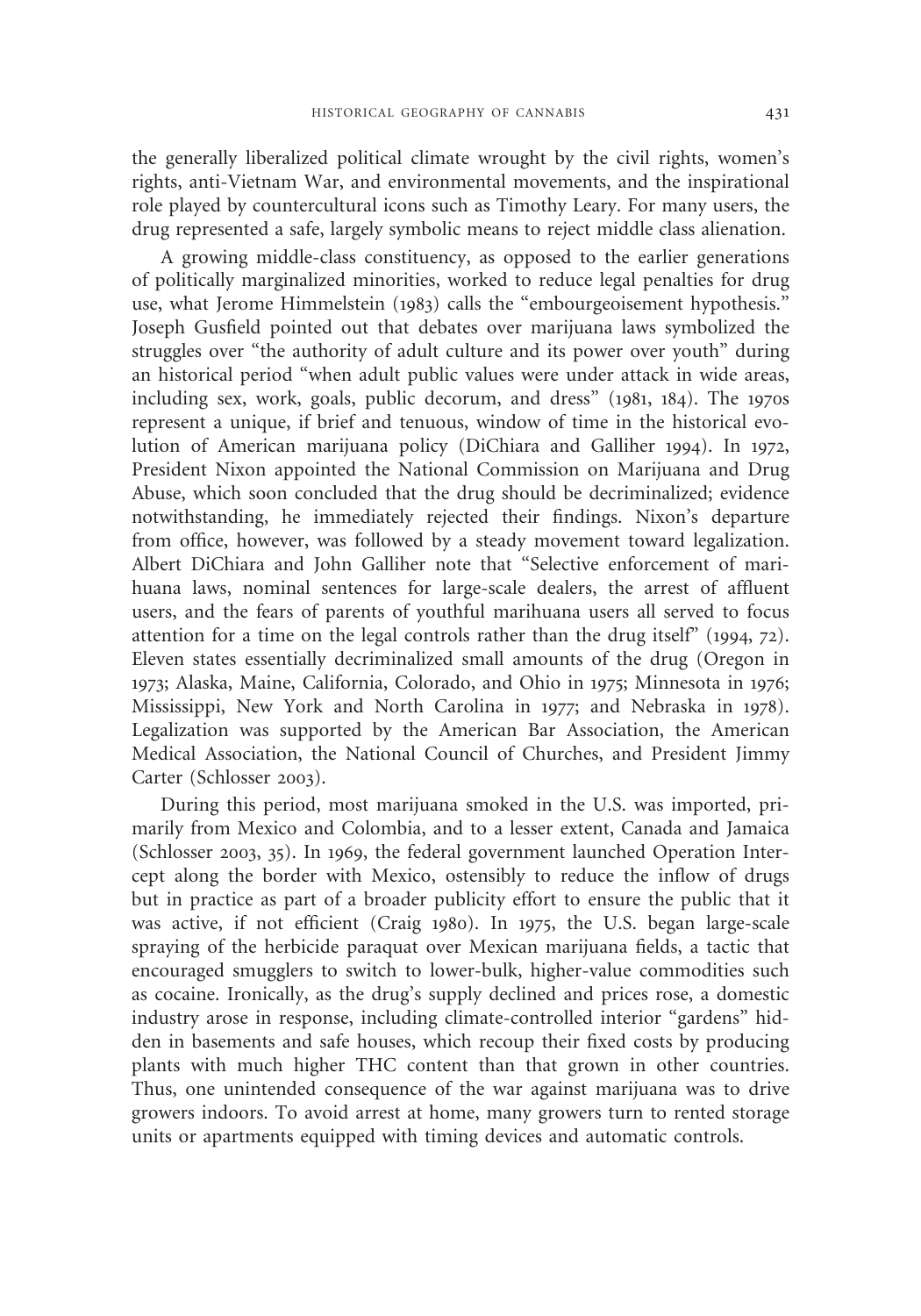In the 1980s, the decriminalization movement abruptly ended in the face of a stridently moralistic conservative onslaught fueled by the New Right (Himmelstein 1983; Bachman and others 1988; Baum 1996; Marez 2004). As Dominic Corva (2008) notes, the war on drugs amounted to an attempt to govern unruly populations in new ways, militarizing efforts to control illicit substances. In 1979, the Drug Enforcement Agency initiated the Cannabis Eradication/Suppression Program, focusing on California and Hawaii. In 1982, President Reagan launched a war on drugs, including the White House Drug Abuse Policy Office, with its "drug czar." Courts were encouraged to adopt mechanistic sentencing formulas, simplistic "zero tolerance" legislation that led to swollen jails. Politically conservative states enforced stiff marijuana laws to promote a public image of respectability as part of "get tough on crime" campaigns (Galliher and Cross 1982).

Today, the federal government still classifies marijuana as a Schedule I controlled substance, along with heroin and LSD, indicating it has high potential for abuse and addiction, no accepted medical uses, and no safe level of use. Twenty states have mandatory "smoke a joint, lose your license" statutes. The vast majority of large corporations have mandatory drug tests as a condition of employment. Drug offenses differ from most crimes in that they are simultaneously subject to federal, state, and local controls, and the accused may be tried twice for the same crime (Schlosser 2003, 54). Despite these attempts to restrict its use, marijuana is by far the most widely used illegal drug in the United States, consumed regularly by 14.8 million people or roughly 6 percent of the population (Department of Health and Human Services 2008). The number of Americans who grow marijuana has been estimated to lie between one and three million, of whom 100,000 to 200,000 are commercial growers (Schlosser 2003, 38). More than 700,000 people are arrested annually for marijuana possession (Schlosser 2003). Penalties vary widely among states, ranging from small fines to years in jail. Those convicted of a marijuana felony can be prohibited from receiving welfare payments or food stamps, penalties that do not apply to convicted murderers or rapists. In a country with one of the highest incarceration rates in the world, violent criminals are sometimes released to make room for nonviolent marijuana offenders. Not surprisingly, those arrested tend disproportionately to be poor or working class and people of color. Cannabis is a remarkably benign drug: there has never been a documented case of anyone ever dying from a marijuana overdose (Iverson 2000; Green 2002). In contrast, tobacco and alcohol kill 435,000 and 200,000 Americans annually, respectively. The question as to why this plant remains criminalized despite substantial scientific evidence that it is no more harmful than alcohol or tobacco remains highly pertinent. As Eric Schlosser points out, "A society that can punish a marijuana offender more severely than a murderer is caught in the grip of a deep psychosis" (2003, 74).

In the  $21<sup>st</sup>$  century, public opinion and policy toward marijuana in the U.S. have changed yet again. A sea change of opinion among the young, similar to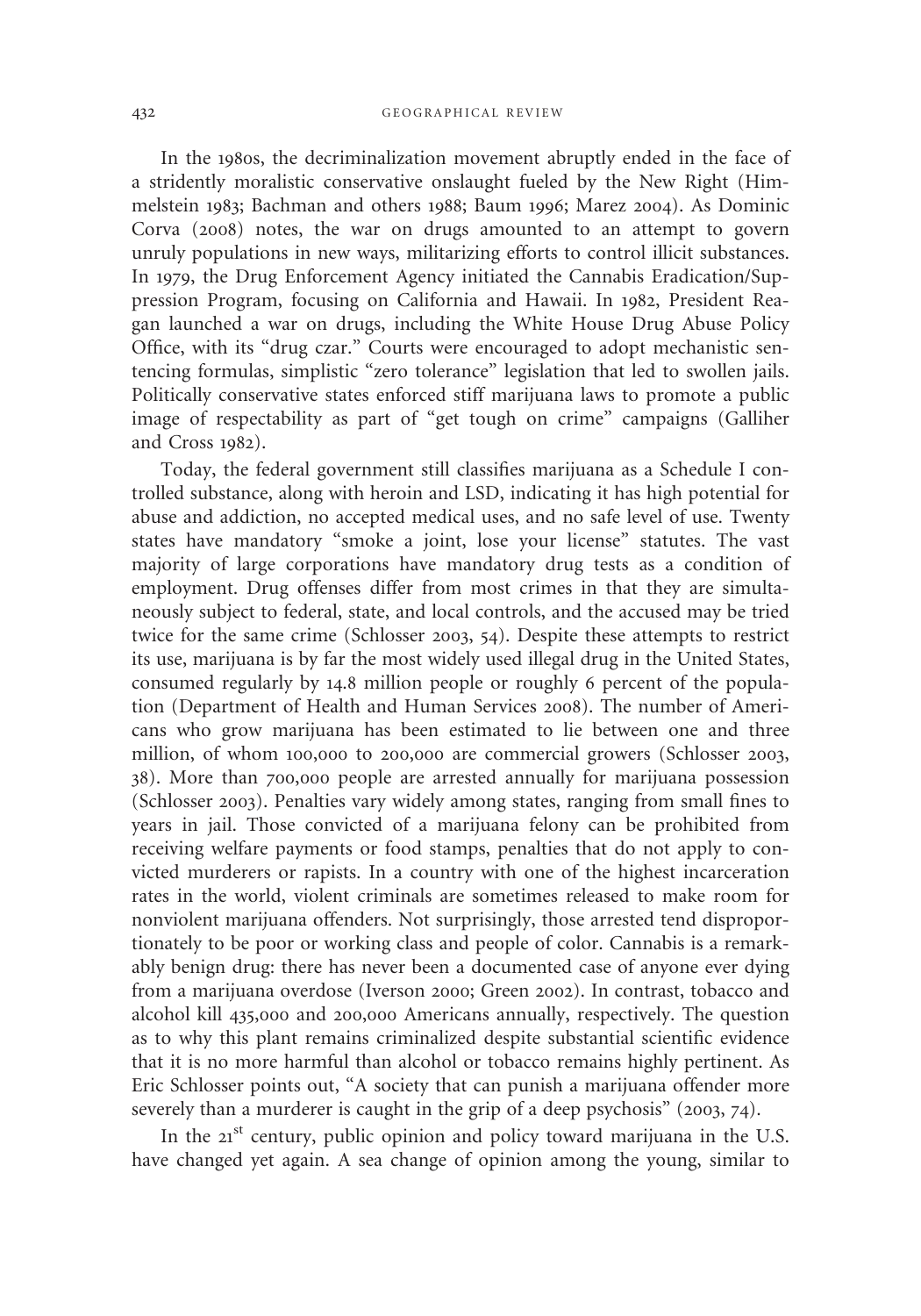the growth of atheists and widespread support for gay marriage, has led the majority of Americans to support legalization, according to the Pew Charitable Trust (2013). Twenty-four states have decriminalized possession of one ounce or less, and in 2012 Colorado and Washington State legalized the drug for recreational use. The "medical marijuana" movement, often cloaking prescriptions in thinly disguised excuses, has played a key role in legalizing it in 23 states and the District of Columbia. Marijuana has found utility in the treatment of glaucoma and in relieving the nausea resulting from chemotherapy in cancer patients. Ironically, it is often conservative Republicans with libertarian leanings, such as former New Mexico governor Gary Johnson, who have called for marijuana liberalization. As the historical record of this drug makes clear, the open, legal use of marijuana is less a matter of moral equivalency than a return to the historical norm.

### CONCLUDING THOUGHTS

What can be gleaned from this historical overview? Cannabis use, including hemp and its psychoactive cousin, has a long and often colorful history that reflects the contingent conjunction of numerous forces, including religion, migration, colonialism, and shifting moral environments. From China to India, the Middle East to Africa, Latin America to North America, various strains of cannabis have been widely intertwined with constellations of power, at times held to be sacred and at others denounced as immoral. While it has been accepted and tolerated more often than not, cannabis has also been repeatedly demonized in different historical contexts; attempts to restrict its usage have invariably reflected political and moral agendas rather than established science. For the last four decades, the antidrug crusade has been a central feature of American political and social life, leading to criminal penalties for countless users. The "war on cannabis" reveals the arbitrary nature of cultural and political taboos and the cultural construction of a drug war that disproportionately penalizes ethnic minorities. Nonetheless, the recent movement to relegitimize its use has steadily gained ground.

Outside of the U.S., the legalization of cannabis has made significant progress. Spain, Italy, Portugal, Switzerland, the Netherlands, and Belgium have all decriminalized marijuana possession. In 1976, the Dutch government initiated a gradual liberalization of "soft" drugs, which resulted in catapulting Amsterdam to the epicenter of the global cannabis culture, as manifested in its famous coffee shops and the annual Cannabis Cup world championship for highest-quality marijuana. Given the Dutch government's liberal, paternalistic attitude, in which marijuana sale and usage are technically punishable but no longer criminal offenses, rates of drug-related arrests and imprisonment in the Netherlands are among the world's lowest. A.C.M. Jansen (1991), who spent more than 400 hours exploring the world of Dutch coffee houses that sell soft drugs such as marijuana and hashish, notes that the Dutch strategy successfully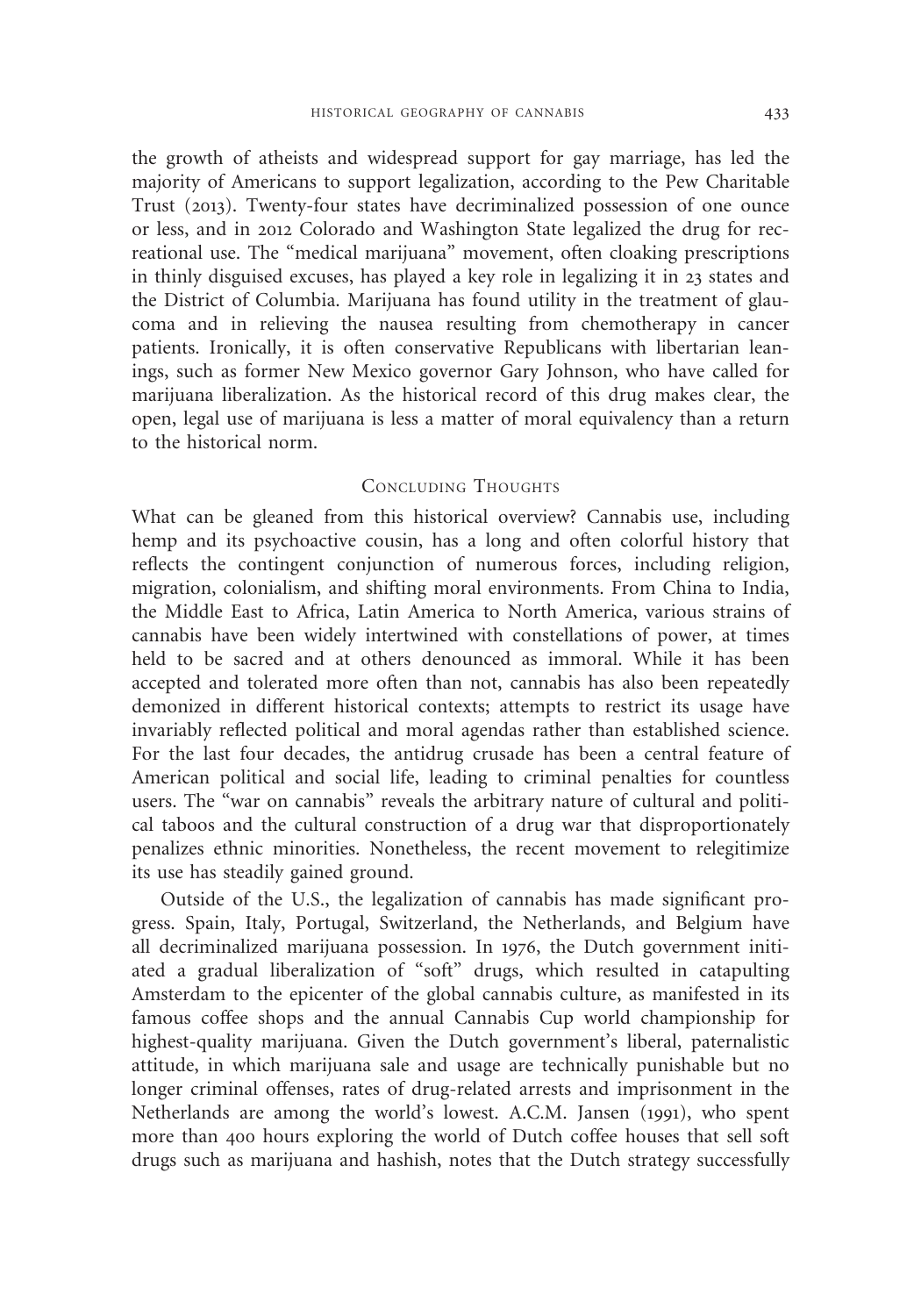segregated marijuana consumption from that of hard drugs like cocaine and heroin. In 2001, Canada legalized the use, but not the sale, of marijuana for medicinal purposes. In 2002, Britain downgraded cannabis to a Class III drug, eliminating imprisonment as a penalty for possession. In 2007, the United Nations Office on Drugs and Crime (2007) estimated that 160 million people, or one out of every forty-three persons on earth, smoke cannabis for psychoactive purposes.

Viewed in the long-term context of the last millennium, debates over cannabis use today all too often ignore how it has been enveloped in multiple cultural political economies that have shaped its diffusion for centuries. From this vantage point, there is not one, single meaning to cannabis, but a multiplicity of meanings that arise from, and contribute to, local relations of power and ideology.

#### **REFERENCES**

- Abel, E. 1980. Marihuana: The First Twelve Thousand Years. New York: Plenum Press.
- Abelson, H., P. Fishburn, and I. Cisin. 1977. National Survey on Drug Abuse 197— A Nationwide Study. Washington, D.C.: U.S. Dept. of Health, Education, and Welfare.
- Abu-Lughod, J. 1989. Before European Hegemony: The World System A.D. 1250–1350. New York: Oxford University Press.
- Aldrich, M. 1997. History of Therapeutic Cannabis. In Cannabis in Medical Practice: A Legal, Historical and Pharmacological Overview of the Therapeutic Use of Marijuana, edited by M. Mathre, 35–54, Jefferson, N.C.: MacFarland.
- Angrosino, M. 2003. Rum and Ganja: Indenture, Drug Foods, Labor Motivation, and the Evolution of the Modern Sugar Industry in Trinidad. In Drugs, Labor, and Colonial Expansion, edited by W. Jankowiak and D. Bradburd, 101–116. Tucson: University of Arizona Press.
- Anthony, D. 2007. The Horse, the Wheel, and Language: How Bronze Age Riders from the Eurasian Steppes Shaped the Modern World. Princeton, N.J.: Princeton University Press.
- Artamanov, M. 1965. Frozen Tombs of the Scythians. Scientific American 212 (5): 101–109.
- Bachman, J., L. Johnston, P. O'Malley, and R. Humphrey. 1988. Explaining the Recent Decline in Marijuana Use: Differentiating the Effects of Perceived Risks, Disapproval, and General Lifestyle Actors. Journal of Health and Social Behavior 29 (1): 92–112.
- Baum, D. 1996. Smoke and Mirrors: The War on Drugs and the Politics of Failure. New York: Little, Brown.
- Benet, S. 1975. Early Diffusion and Folk Uses of Hemp. In Cannabis and Culture, edited by V. Rubin, 39–49. The Hague and Paris: Mouton Publishers.
- Bennett, C., L. Osburn, and J. Osburn. 1995. Green Gold in the Tree of Life: Marijuana in Magic and Religion. Frazier Park, Calif.: Access Unlimited.
- Bennett, C. 2010. Cannabis and the Soma Solution. Waterville, OR: Trine Day.
- Bergschmidt, V. 2004. Pleasure, Power and Dangerous Substances: Applying Foucault to the Study of 'Heroin Dependence' in Germany. Anthropology and Medicine 11 (1): 59–73.
- Bloomer, J. 2009. Using a Political Ecology Framework to Examine Extra-legal Livelihood Strategies: A Lesotho-based Case Study of Cultivation of and Trade in Cannabis. Journal of Political Ecology 16: 49–69.
- Bonnie, R., and C. Whitebread. 1970. The Forbidden Fruit and the Tree of Knowledge: An Inquiry into the Legal History of American Marijuana Prohibition. Virginia Law Review 56  $(6)$ : 971–1203.
- Booth, M. 2003. Cannabis: A History. New York: St. Martin's Press.
- Butrica, J. 2006. The Medicinal Use of Cannabis among the Greeks and Romans. In The Handbook of Cannabis Therapeutics: From Bench to Bedside, edited by E. Russo and F. Grotenherman, 23–42. New York: Haworth.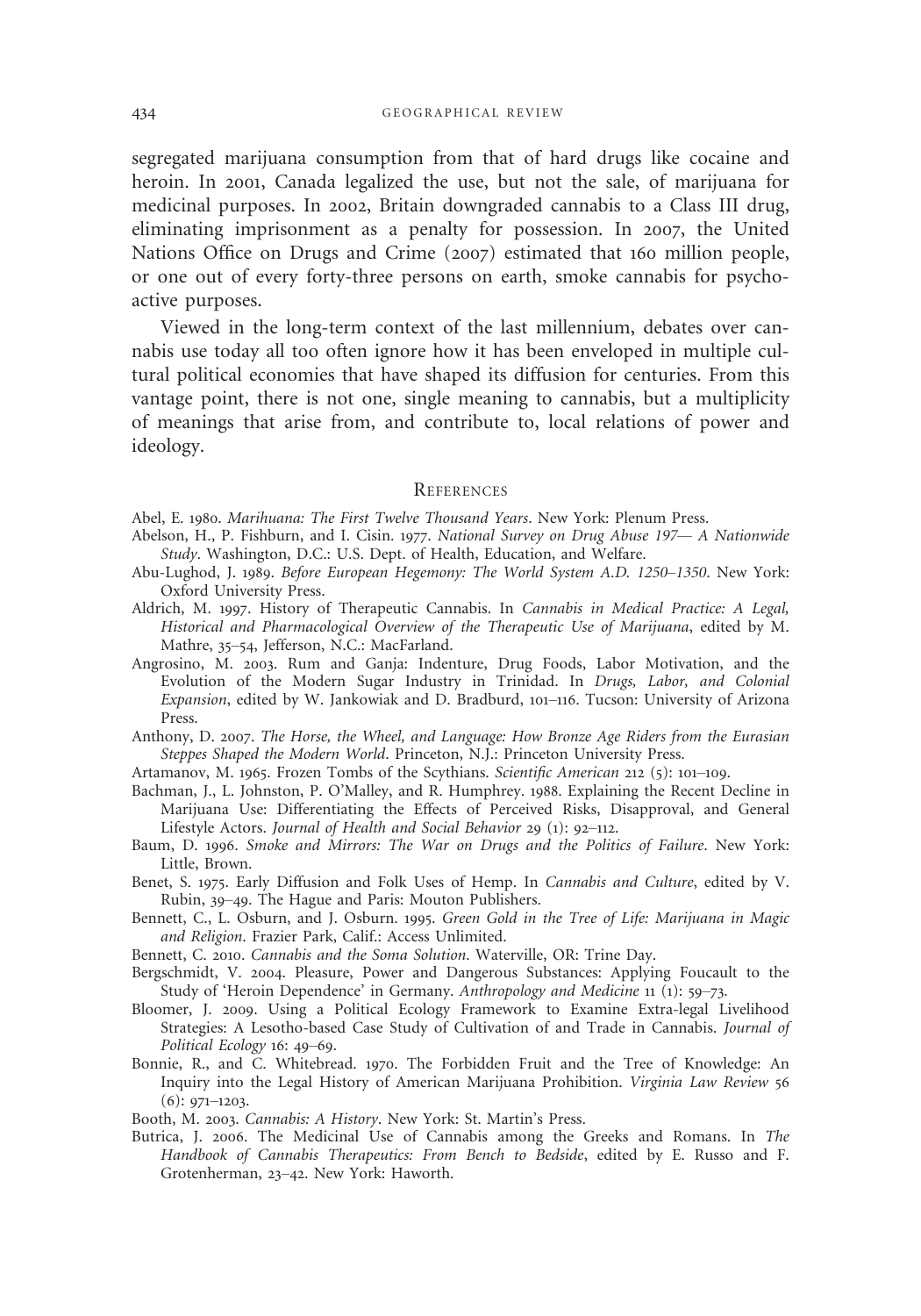- Carstairs, G. 1966. Daru and Bhang: Cultural Factors in the Choice of Intoxicant. In The Marijuana Papers, edited by D. Solomon, 103–129. New York: New American Library.
- Carter, W. 1980. Cannabis in Costa Rica: A Study of Chronic Marihuana Use. Philadelphia, Penn.: ISHI.
- Charen, S., and L. Perelman. 1946. Personality Studies of Marihuana Addicts. American Journal of Psychiatry 102:674–682.
- Clarke, R., and M. Merlin. 2013. Cannabis: Evolution and Ethnobotany. Los Angeles and Berkeley: University of California Press.
- Comitas, L. 1975. The Social Nexus of Ganja in Jamaica. In Cannabis and Culture, edited by V. Rubin, 119–132. The Hague and Paris: Mouton Publishers.
- Corva, D. 2008. Neoliberal Globalization and the War on Drugs: Transnationalizing Illiberal Chatel, of Ps<br>Clarke, R<br>Clarke, R<br>Convitas, R<br>Cover<br>Courtwrig<br>Courtwrig<br>Craig P Governance in the Americas. Political Geography 27 (2): 176–193.
	- . 2009. Biopower and the Militarization of the Police Function. ACME 8 (2):161–175.
	- Courtwright, D. 2002. Forces of Habit: Drugs and the Making of the Modern World. Cambridge, Mass.: Harvard University Press.
	- Craig, R. 1980. Operation Intercept: The International Politics of Pressure. Review of Politics 42: 556–580.
	- Crosby, A. 1973. The Columbian Exchange: Biological and Cultural Consequences of 1492. Westport, Conn.: Greenwood.
	- De Pinho, A. 1975. Social and Medical Aspects of the Use of Cannabis in Brazil. In Cannabis and Culture, edited by V. Rubin, 293–302. The Hague and Paris: Mouton Publishers.
	- Department of Health and Human Services. 2008. Results from the 2007 National Survey on Drug Use and Health. Washington, D.C.: Dept. of Health and Human Services.
	- DiChiara, A., and J. Galliher. 1994. Dissonance and Contradictions in the Origins of Marihuana Decriminalization. Law & Society Review 28 (1): 41–78.
	- Du Toit, B. 1975. Dagga: The History and Ethnographic Setting of Cannabis Sativa in Southern Africa. In Cannabis and Culture, edited by V. Rubin, 81–116. The Hague and Paris: Mouton Publishers.
	- Edwards, K., and G. Whittington. 1990. Palynological Evidence for the Growing of Cannabis Sativa L. (Hemp) in Medieval and Historical Scotland. Transactions of the Institute of British Geographers 15 (1): 60–69.
	- Elden, S., and J. Crampton (eds.). 2007. Knowledge, Space and Power: Foucault and Geography. London, U.K.: Ashgate.
	- Elejalde, B. 1975. Marihuana and Genetic Studies in Colombia: The Problem in the City and in the Country. In Cannabis and Culture, edited by V. Rubin, 327–343. The Hague and Paris: Mouton Publishers.
	- Eliade, M. 1951/2004.Shamanism: Archaic Techniques of Ecstasy. Portland, Ore.: Bollingen.
	- Emboden, W. 1990. Ritual Use of Cannabis Sativa L.: A Historical-ethnographic Survey. In Flesh of the Gods: The Ritual Use of Hallucinogens, edited by P. Furst, Long Grove, Ill.: Waveland Press.

Eyre, L. 1985. Biblical Symbolism and the Role of Fantasy Geography among the Rastafarians of Jamaica. Journal of Geography 84 (4): 144–148.

Forbes, R. 1956. Studies in Ancient Technology, vol. 4, Leiden, The Netherlands: Brill.

- Galliher, J., and A. Walker. 1977. The Puzzle of the Social Origins of the Marihuana Tax Act of 1937. Social Problems 24 (3): 367–376.
- Galliher, J., and J. Cross. 1982. Symbolic Severity in the Land of Easy Virtue: Nevada's High Marihuana Penalty. Social Problems 29 (4): 380–386.

Godwin, H. 1967. The Ancient Cultivation of Hemp. Antiquity 41: 42–9.

Goodchild, P. 1996. Deleuze & Guattari: An Introduction to the Politics of Desire. London: Sage.

Goode, E. 1969. Marijuana. New York: Aldine.

- Goode, E., and N. Ben-Yehuda. 1994. Moral Panics: Culture, Politics and Social Construction. American Review of Sociology 20: 149–171.
- Gootenberg, P. 2009. Talking about the Flow: Drugs, Borders, and the Discourse of Drug Control. Cultural Critique 71 (winter): 13–46.

Green, J. 2002. Cannabis. New York: Thunder's Mouth Press.

Green, M., and R. Miller. 1975. Cannabis Use in Canada. In Cannabis and Culture, edited by V. Rubin, 497–520. The Hague and Paris: Mouton Publishers.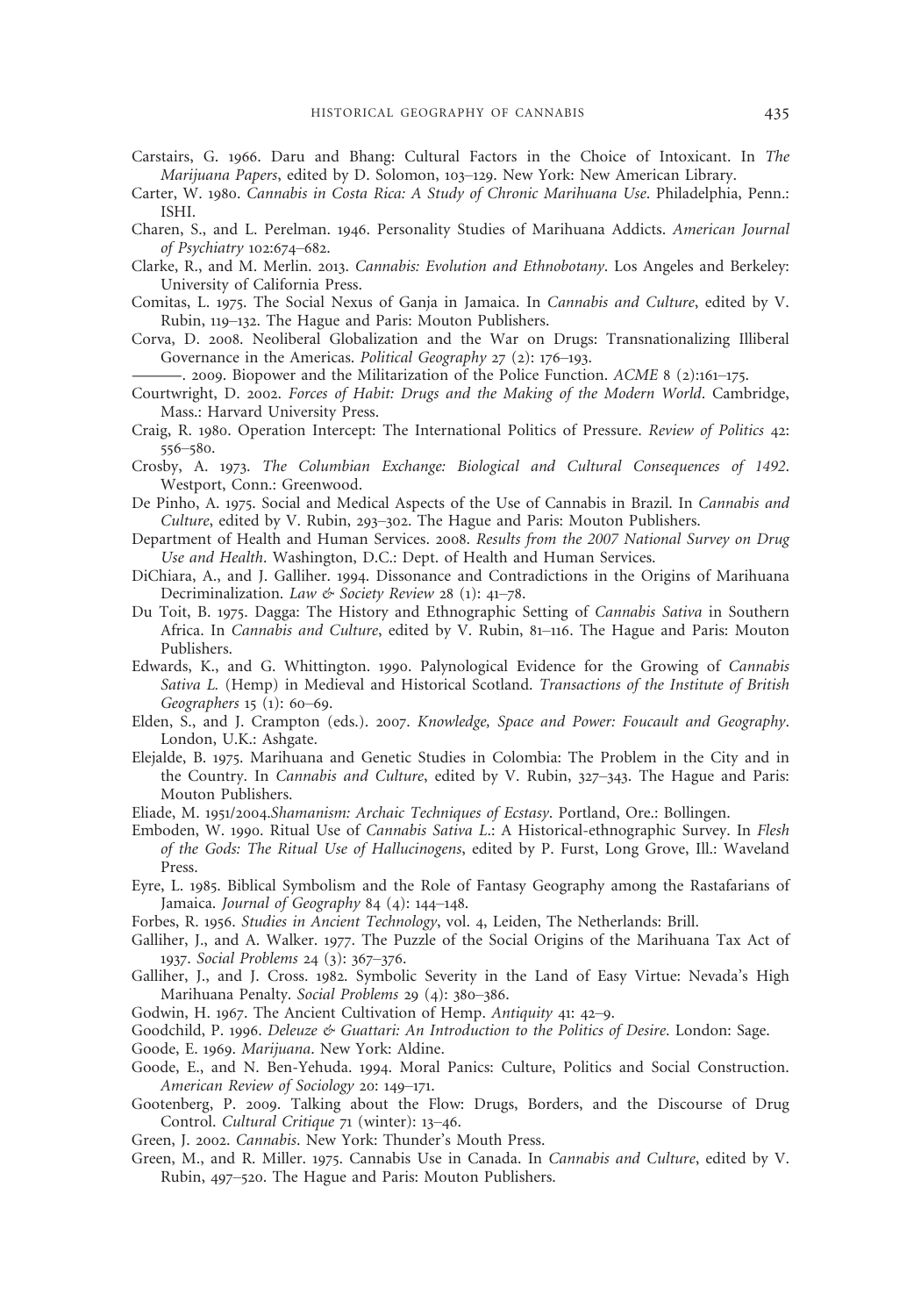- Grinspoon, L., and J. Bakalar. 1993. Marihuana, the Forbidden Medicine. New Haven, Conn.: Yale University Press.
- Gusfield, J. 1981. The Culture of Public Problems: Drinking-Driving and the Symbolic Order. Chicago, Ill.: University of Chicago Press.
- Hall, M. 2009. Plant Autonomy and Human-plant Ethics. Environmental Ethics 31 (2): 169–181.
- Harris, D. 1967. New Light on Plant Domestication and the Origins of Agriculture. Geographical Review 57 (1): 90–107.
- Hasan, K. 1975. Social Aspects of the Use of Cannabis in India. In Cannabis and Culture, edited by V. Rubin, 235–246. The Hague and Paris: Mouton Publishers.
- Head, L., and J. Atchison. 2008. Cultural Ecology: Emerging Human-plant Geographies. Progress in Human Geography 33: 236–245.
- Hillig, K., and P. Mahlberg. 2004. A chemotaxonomic analysis of Cannabinoid variation in Cannabis (Cannabaceae). American Journal of Botany 91 (6): 966–975.
- Hillman, D. C. A. 2008. The Chemical Muse. New York: Thomas Dunne Books.
- Himmelstein, J. 1983. The Strange Career of Marihuana: Politics and Ideology of Drug Control in America. Westport, Conn.: Greenwood Press.
- Hobbs, J. 1998. Troubling Fields: The Opium Poppy in Egypt. Geographical Review 88 (1): 64–85.
- Hutchinson, H. 1975. Patterns of Marihuana Use in Brazil. In Cannabis and Culture, edited by V. Rubin, 173–183. The Hague and Paris: Mouton Publishers. *American*<br>Hobbs, J.<br>Hutchins<br>Rubi<br>Iverson, J<br>Jansen, *Leoft*<br>N.Y.:<br>Jessop, B
	- Iverson, L. 2000. The Science of Marijuana. New York: Oxford University Press.
	- Jansen, A. 1990. Hotelling's Location Game and a Geography of Hashish and Marijuana. Geoforum 21 (3): 277–287.
	- . 1991. Cannabis in Amsterdam: A Geography of Hashish and Marihuana. Kinderhook, N.Y.: IBD Publishers.
	- Jessop, B., and S. Oosterlynck. 2008. Cultural Political Economy: On Making the Cultural Turn without Falling into Soft Economic Sociology. Geoforum 39 (3): 1155-1169.
	- Jessop, B., and N.-L. Sum. 2001. Pre-disciplinary and Post-disciplinary Perspectives in Political Economy. New Political Economy 6 (1): 89–101.
	- Jiang, H.-E., X. Li, Y. Zhao, D. Ferguson, F. Hueber, S. Bera, Y.-F. Wang, L.-C. Zhao, C.-J. Liu, and C.-S. Li. 2006. A New Insight into Cannabis sativa (Cannabaceae) Utilization from 2500-year-old Yanghai Tombs, Xinjiang. China. Journal of Ethnopharmacology 108 (3): 414–422.
	- Jonnes, J. 1996. Hep-Cats, Narcs, and Pipe Dreams: A History of America's Romance with Illegal Drugs. New York: Scribner.
	- Joseph, R. 1975. Economic Significance of Cannabis Sativa in the Moroccan Rif. In Cannabis and Culture, edited by V. Rubin, 185–194. The Hague and Paris: Mouton Publishers.
	- Kaplan, H., S. Martin, R. Johnson, and C. Robbins. 1986. Escalation of Marijuana Use: Application of a General Theory of Deviant Behavior. Journal of Health and Social Behavior  $27(1)$ : 44–61.
	- Keane, H. 2009. Foucault on Methadone: Beyond Biopower. International Journal of Drug Policy 20 (5): 450–452.
	- Khalifa, A. 1975. Traditional Patterns of Hashish Use in Egypt. In Cannabis and Culture, edited by V. Rubin. 195–205. The Hague and Paris: Mouton Publishers.
	- Kurlansky, M. 2003. Salt: A World History. New York: Penguin Books.
	- Lee, M. 2013. Smoke Signals: A Social History of Marijuana—Medical, Recreational and Scientific. New York: Scribner.
- Li, H.-L. 1974. An Archaeological and Historical Account of Cannabis in China. Economic Botany 20 (S<br>
Khalifa, 1<br>
by V<br>
Kurlansky<br>
Lee, M. 2<br>
New<br>
Li, H.-L.<br>
28 (4<br>
Impl<br>
Mababir 28 (4): 437–448.
	- . 1975. The Origin and Use of Cannabis in Eastern Asia: Their Linguistic-cultural Implications. In Cannabis and Culture, edited by V. Rubin, 51–62. The Hague and Paris: Mouton Publishers.
- Mahabir, N. 1994. Marijuana in the Caribbean. Caribbean Affairs 7 (4): 28-40.
- Marez, C. 2004. Drug Wars: The Political Economy of Networks. Minneapolis: University of Minnesota Press.
- Martin, M. 1975. Ethnobotanical Aspects of Cannabis in Southeast Asia. In Cannabis and Culture, edited by V. Rubin, 63–75. The Hague and Paris: Mouton Publishers.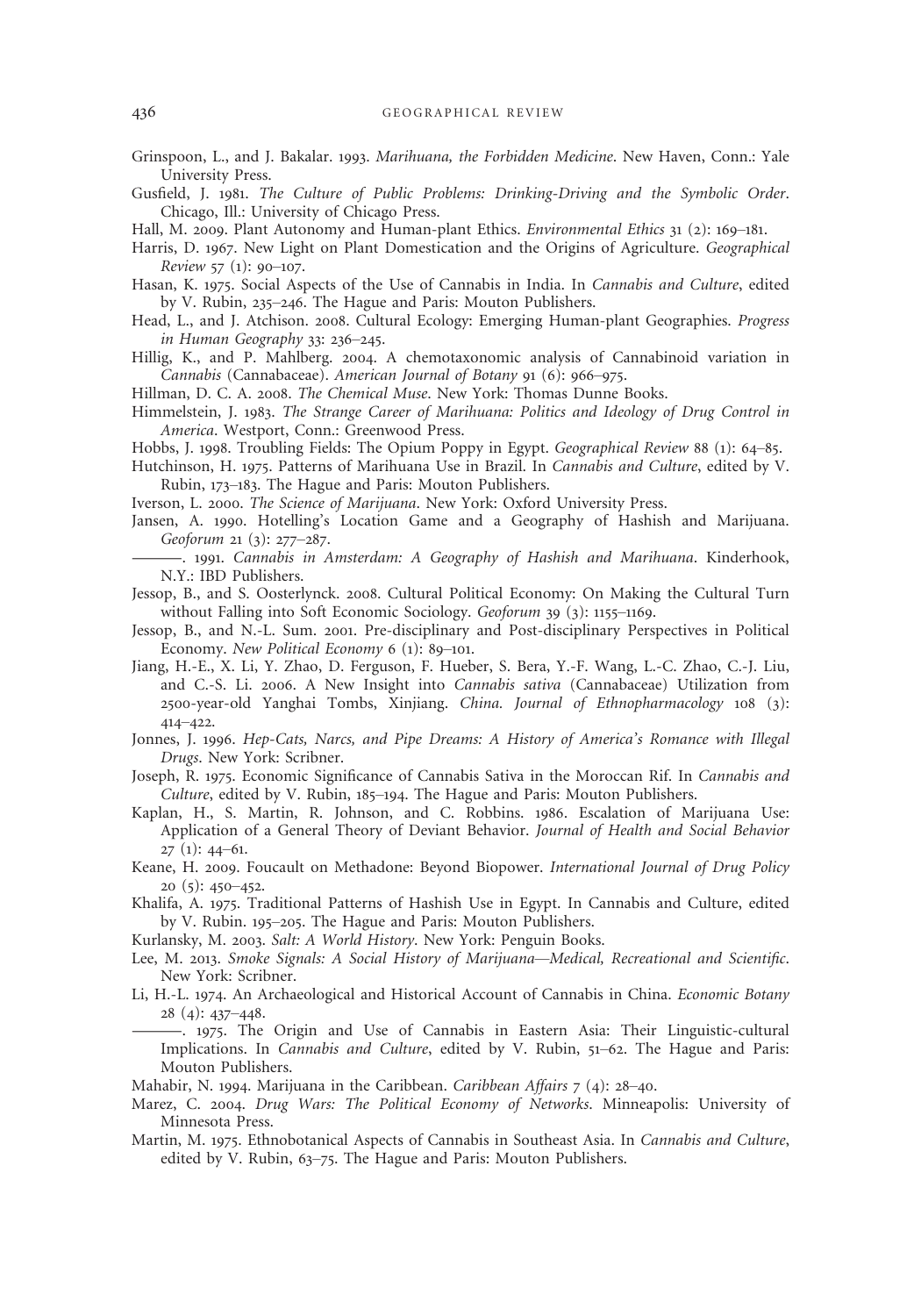- Matthews, P. 1999. Cannabis Culture: A Journey through Disputed Territory. London, U.K.: Bloomsbury.
- McKenna, T. 1992. Food of the Gods: The Search for the Original Tree of Knowledge. New York: Bantam.

McNeill, J. 1992. Kif in the Rif. A Historical and Ecological Perspective on Marijuana, Markets and Manure in Northern Morocco. Mountain Research and Development 12 (4): 389–392.

Mechoulam, R. 1986. The Pharmacohistory of Cannabis Sativa. In Cannabinoids as Therapeutic Agents, edited by R. Mechoulam, 1–19. Boca Raton, Fl.: CRC Press. McKelina<br>Banta<br>McNeill, and l<br>Mechoula<br>Agen<br>Merlin, N.<br>Mikuriya<br>Mills, J.<br>Mills, J.

Merlin, M. 1972. Man and Marijuana. Teaneck, N.J.: Farleigh Dickinson University Press.

Mikuriya, T. 1967. Kif Cultivation in the Rif Mountains. Economic Botany 21 (3): 231–234.

- . 1969. Historical Aspects of Cannabis Sativa in Western Medicine. The New Physician 18:902–08.
- Mills, J. 2004. Cannabis in Colonial India: Production, State Intervention, and Resistance in the Late Nineteenth-century Bengali Landscape. In Dangerous Harvest: Drug Plants and the Transformation of Indigenous Landscapes, edited by M. Steinberg, J. Hobbs and K. Mikuriya<br>
18:90<br>
Mills, J.<br>
18:90<br>
Mills, J.<br>
Late<br>
Tran<br>
Math<br>
Oxfo<br>
Mintz, S.<br>
Rook Mathewson, 221–231. New York: Oxford University Press.
	- . 2005. Cannabis Britannica: Empire, Trade and Prohibition 1800–1928. Oxford, U.K.: Oxford University Press.
	- Mintz, S. 1986. Sweetness and Power: The Place of Sugar in Modern History. New York: Penguin Books.
	- Morgan, H. 1981. Drugs in America: A Social History. Syracuse, N.Y.: Syracuse University Press.
	- Mukherjee, A., S. Roy, S. De Bera, H. Jiang, X. Li, C. Li, and S. Bera. 2008. Results of Molecular Analysis of an Archaeological Hemp (Cannabis Sativa) DNA Sample from North West China. Genetic Resources and Crop Evolution 55 (4):481–485.
- Nally, D. 2008. "That Coming Storm": The Irish Poor Law, Colonial Biopolitics, and the Great Famine. Annals of the Association of American Geographers 98 (3): 714–741.
- Neilson, B., and M. Bamyeh. 2009. Drugs in Motion: Toward a Materialist Tracking of Global Mobilities. Cultural Critique 71 (winter): 1–12.
- Nelson, S. 1993. The Archaeology of Korea. Cambridge, U.K.: Cambridge University Press.
- Partridge, W. 1975. Cannabis and Cultural Groups in a Colombian Municipio. In Cannabis and Culture, edited by V. Rubin, 147–172. The Hague and Paris: Mouton Publishers.
- Pew Charitable Trust. 2013. Majority now Supports Legalizing Marijuana. [http://www. people-press.org/2013/04/04/majority-now-supports-legalizing-marijuana/]
- Pollan, M. 2001. The Botany of Desire: A Plant's-Eye View of the World. New York: Random House.
- Polsky, N. 1967. Hustlers, Beats, and Others. Chicago, Ill.: Aldine Publishing.
- Pomeranz, K., and S. Topik. 1999. The World that Trade Created: Society, Culture, and the World Economy, 1400 to the Present. Armonk, N.Y.: M. E. Sharpe.
- Preston, B. 2002. Pot Planet: Adventures in Global Marijuana Culture. New York: Grove Press.
- Rengert, G. 1996. The Geography of Illegal Drugs. New York: Westview.
- Rengert, G., J. Ratcliffe, and S. Chakravorty. 2005. Policing Illegal Drug Markets: Geographic Approaches to Crime Reduction. Monsey, N.Y.: Criminal Justice Press.
- Rosenthal, F. 1971. The Herb: Hashish versus Medieval Muslim Society. London, U.K.: Brill Press.
- Rubin, V., and L. Comitas. 1976. Ganja in Jamaica: The Effects of Marijuana Use. Garden City, N.Y.: Anchor Books.
- Rudenko, S. 1970. Frozen Tombs of Siberia; The Pazyryk Burials of Iron Age Horsemen. Los Angeles and Berkeley: University of California Press.
- Russo, E., H.-E. Jiang, X. Li, A. Sutton, A. Carboni, F. Bianco, G. Mandolino, D. Potter, Y.-X. Zhao, S. Bera, Y.-B. Zhang, E.-G. Lü, D. Ferguson, F. Hueber, L.-C. Zhao, C.-J. Liu, Y.-F. Wang, and C.-S. Li. 2008. Phytochemical and Genetic Analyses of Ancient Cannabis from Central Asia. Journal of Experimental Botany 59 (15): 4171–4182.
- Russo, E. 2004. History of Cannabis as a Medicine. In Medicinal Uses of Cannabis and Cannabinoids, edited by G. Guy, B. Whittle and P. Robson, 1–16. London: Pharmaceutical Press.

Sawicki, J. 1991. Disciplining Foucault: Feminism, Power, and the Body. London, U.K.: Routledge.

Schlosser, E. 2003. Reefer Madness: Sex, Drugs, and Cheap Labor in the American Black Market. Boston, Mass.: Houghton Mifflin.